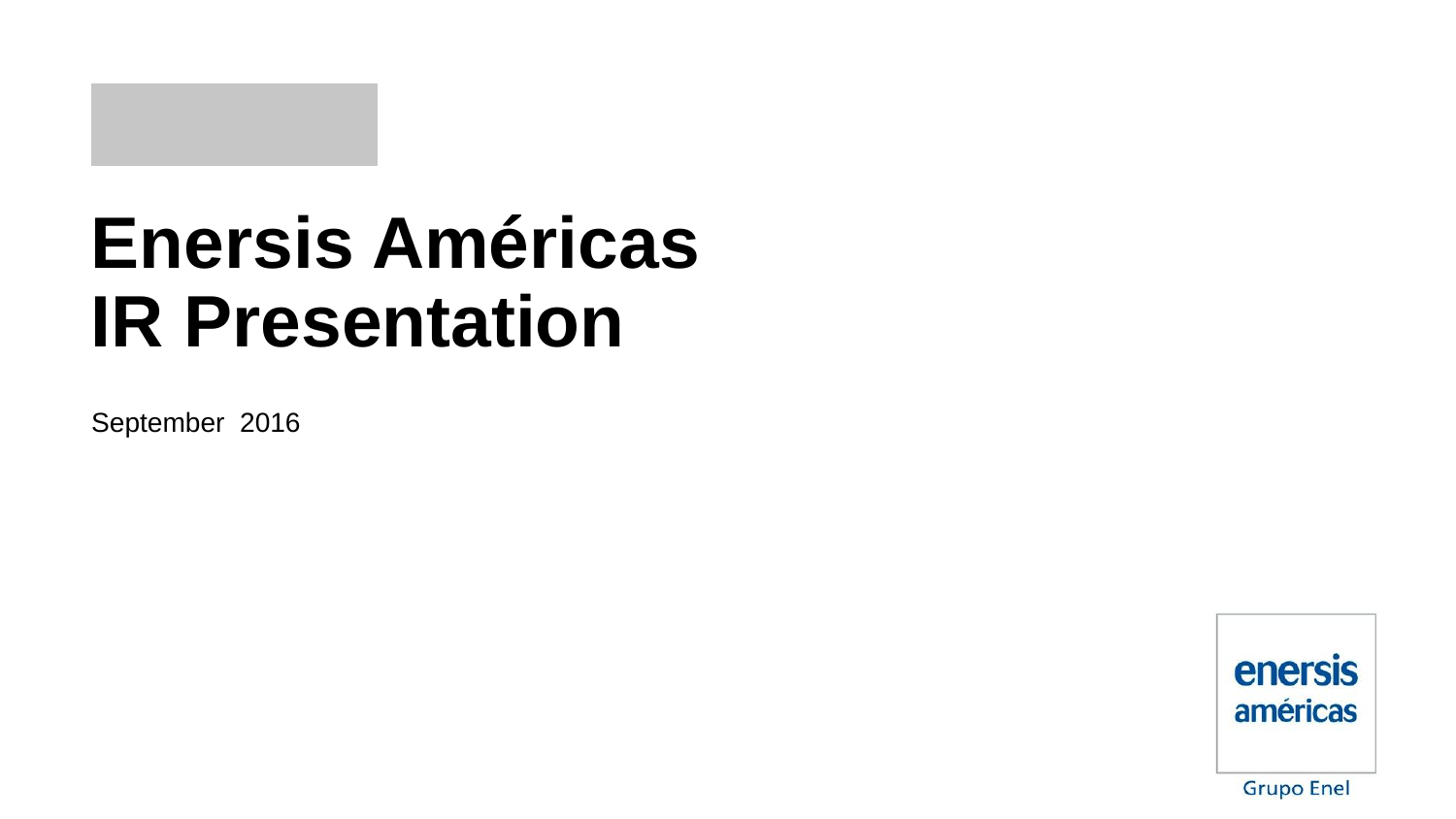# **Company Description**

enersis américas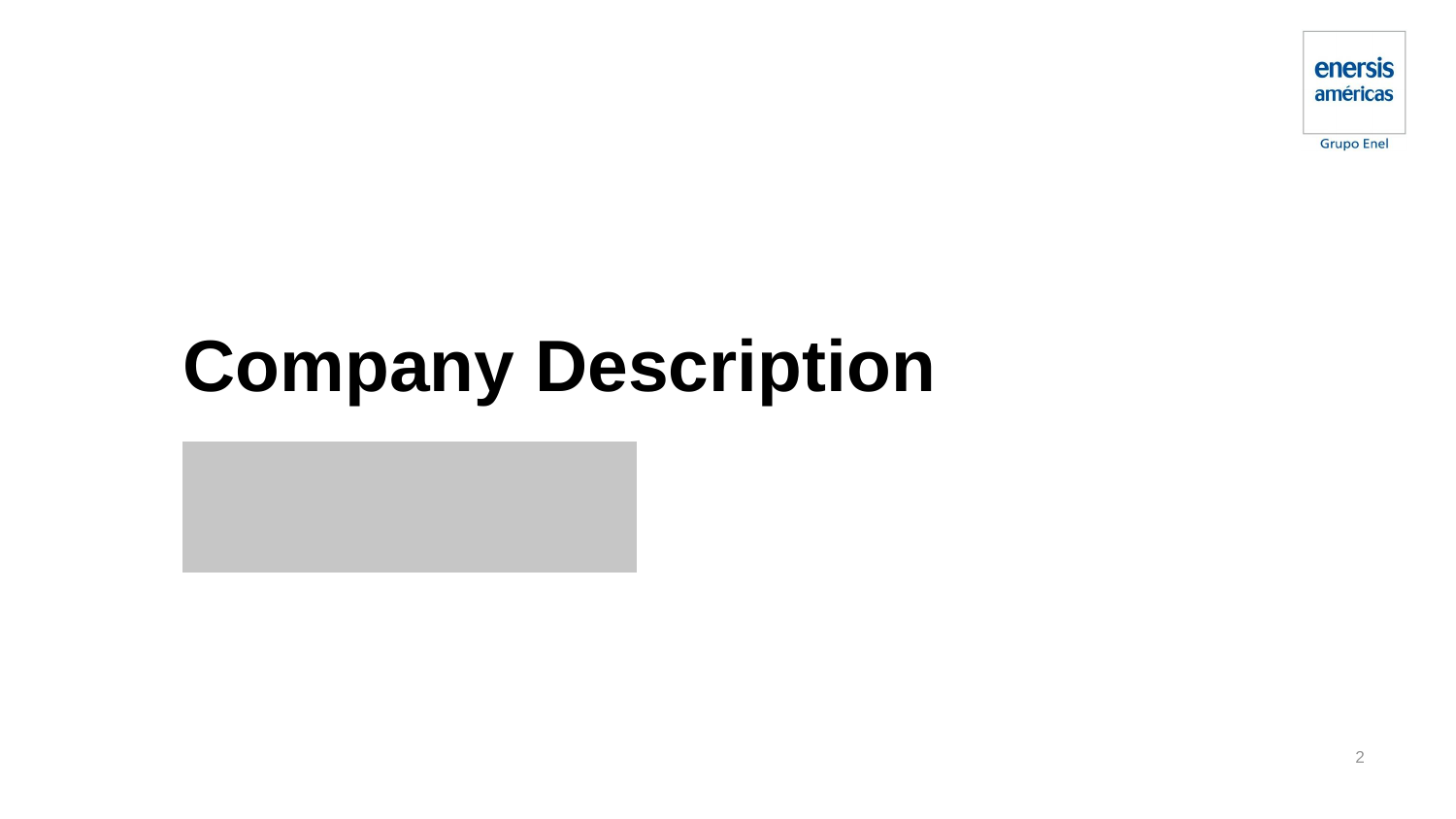### **Reorganization process**

**A more simple and streamline organization**



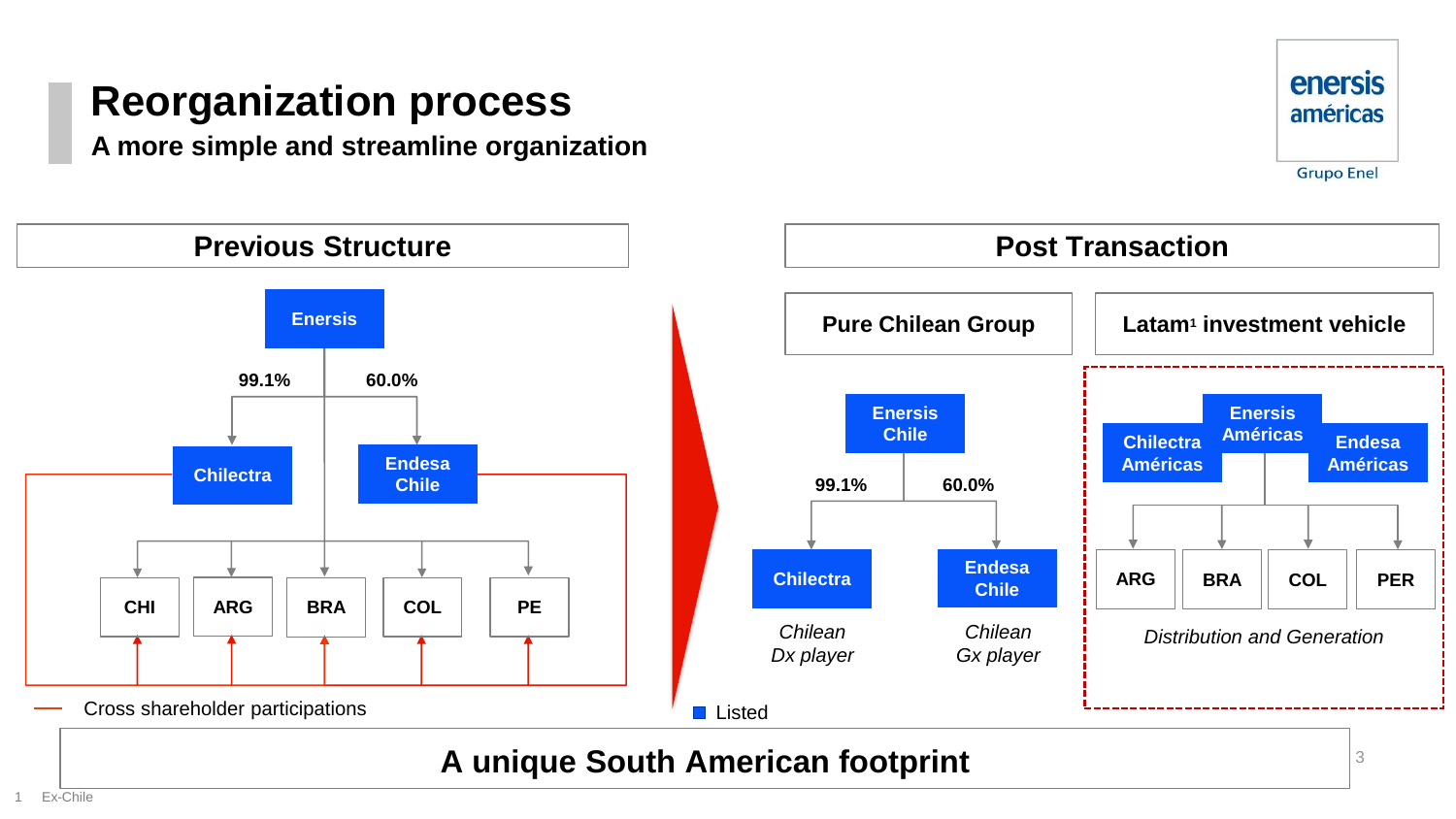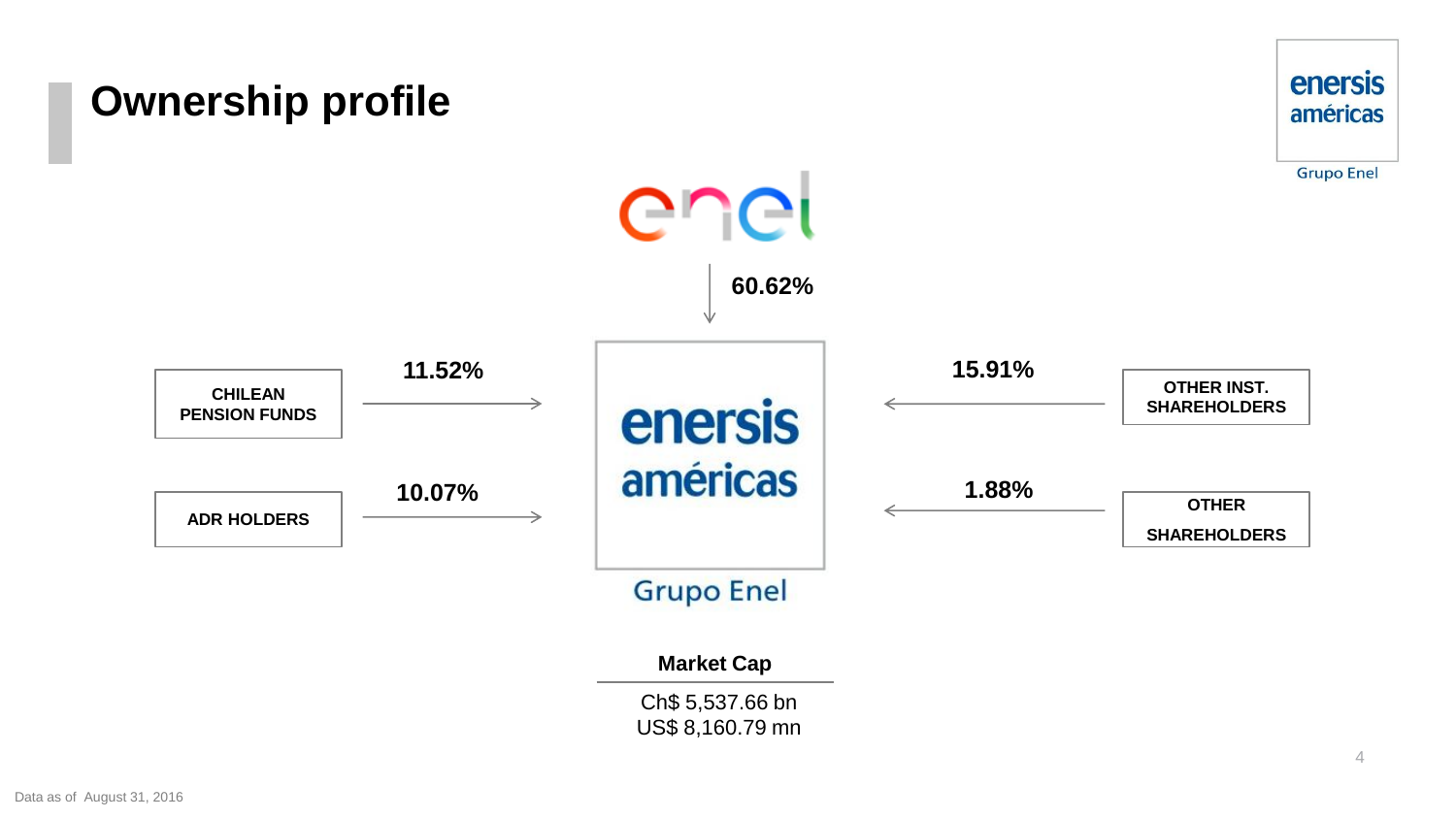### **Why Enersis Américas**



**Grupo Enel** 



New scenario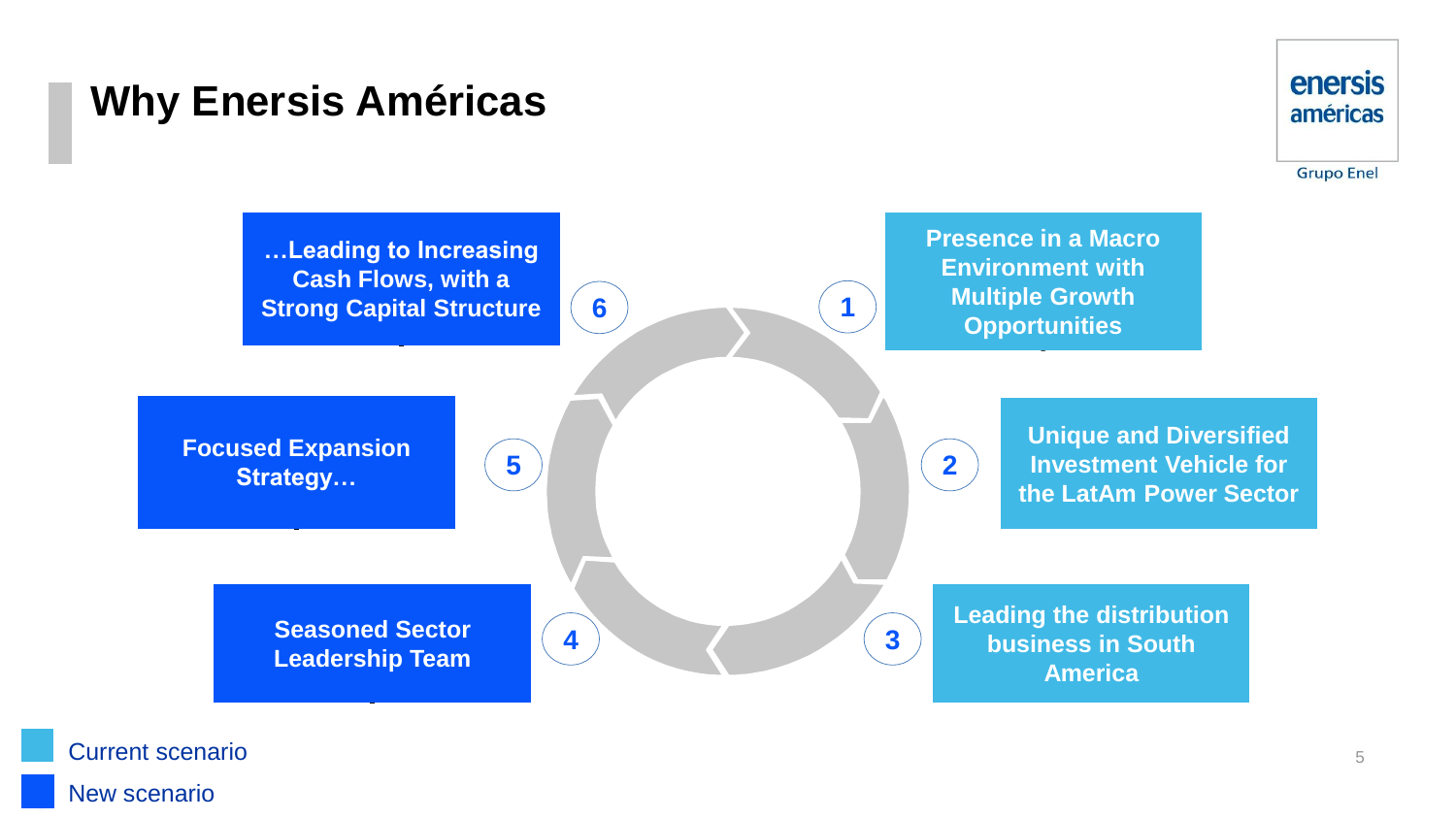### **Seasoned Sector Leadership Team**



25 years of corporate Experience 4 years of experiencie in Enel Group Graduated in Laws Universidad Complutense de Madrid



28 years of corporate Experience 5 years of experiencie in Enel Group Graduated in Physics at Scuola Normale Superiore di Pisa Master in Business Administration in Business School INSEAD



31 years of corporate Experience 4 years of experiencie in Enel Economist Universidad Complutense de Madrid Master in Business Administration in Instituto de Empresas de Madrid

### **Experienced Board Members and Management Team**

6

**enersis** américas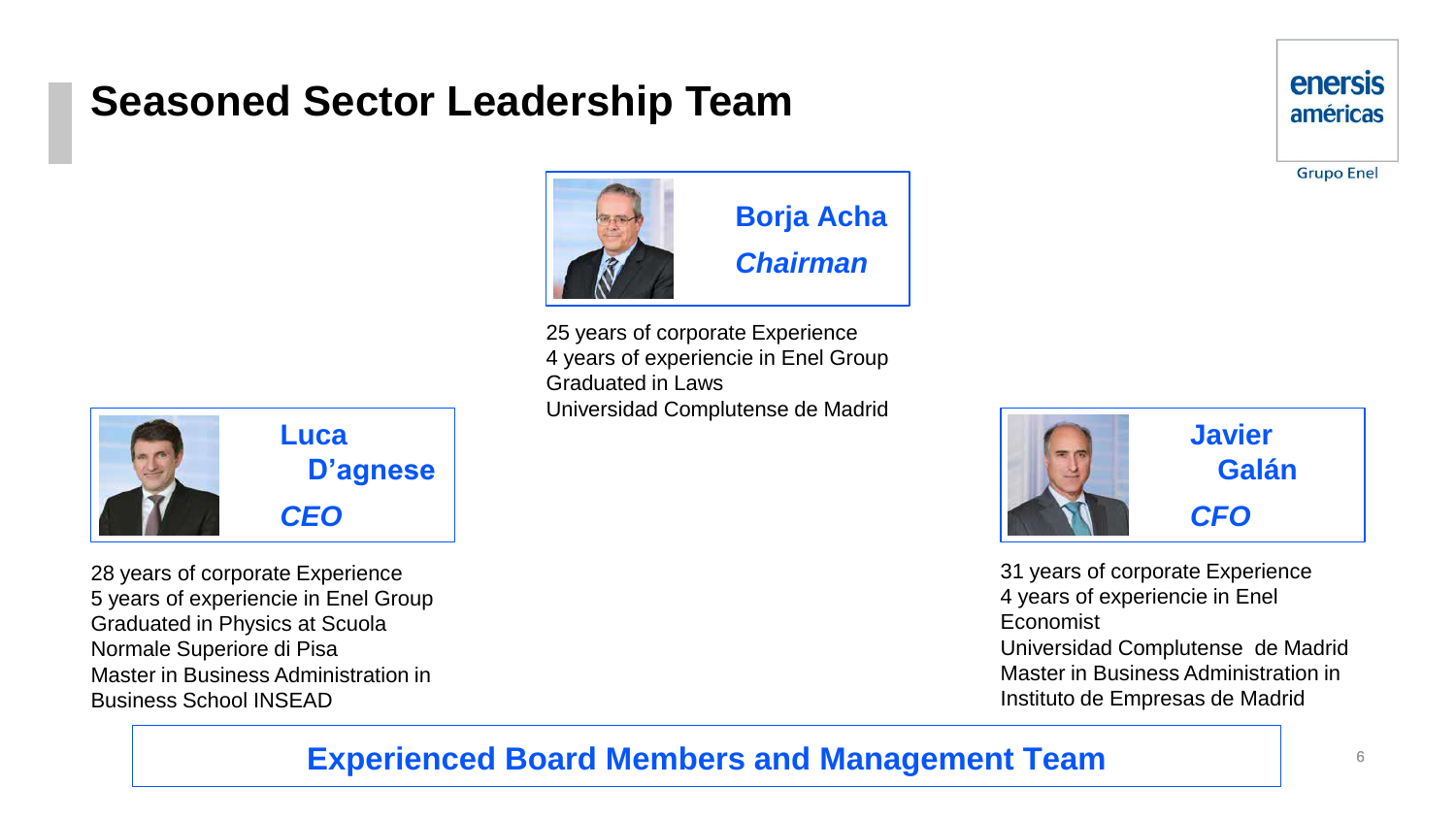**Enersis Américas is Latin America´s largest private power company**



enersis américas **Brazil Grupo Enel Generation** endesa endesa 987 MW cachoeira fortaleza 1% Market Share in Installed capacity Net Production 4,398 GWh Sales 6,541 GWh 1% Market Share in Sales **Distribution** 6.8 million clients Sales Dx 22,776 GWh 6% Market Share Dx **Transmission** 2,100 MW transmission lines cien **Argentina** #2 3  $\mathbb{D}$ central costanera Hidroeléctrica<br>El Chocón S.A. **Central**<br>Dock Sud 14% Market Share in Installed capacity Net Production 15,204 GWh 12% Market Share in Sales  $H$ **EDESUR** Sales Dx 18,492 GWh 20% Market Share Dx 7

Clients: 13.5 million Energy sales: 62,838 GWh

**Total Generation** Installed capacity: 10,951 MW Energy sales: 48,481 GWh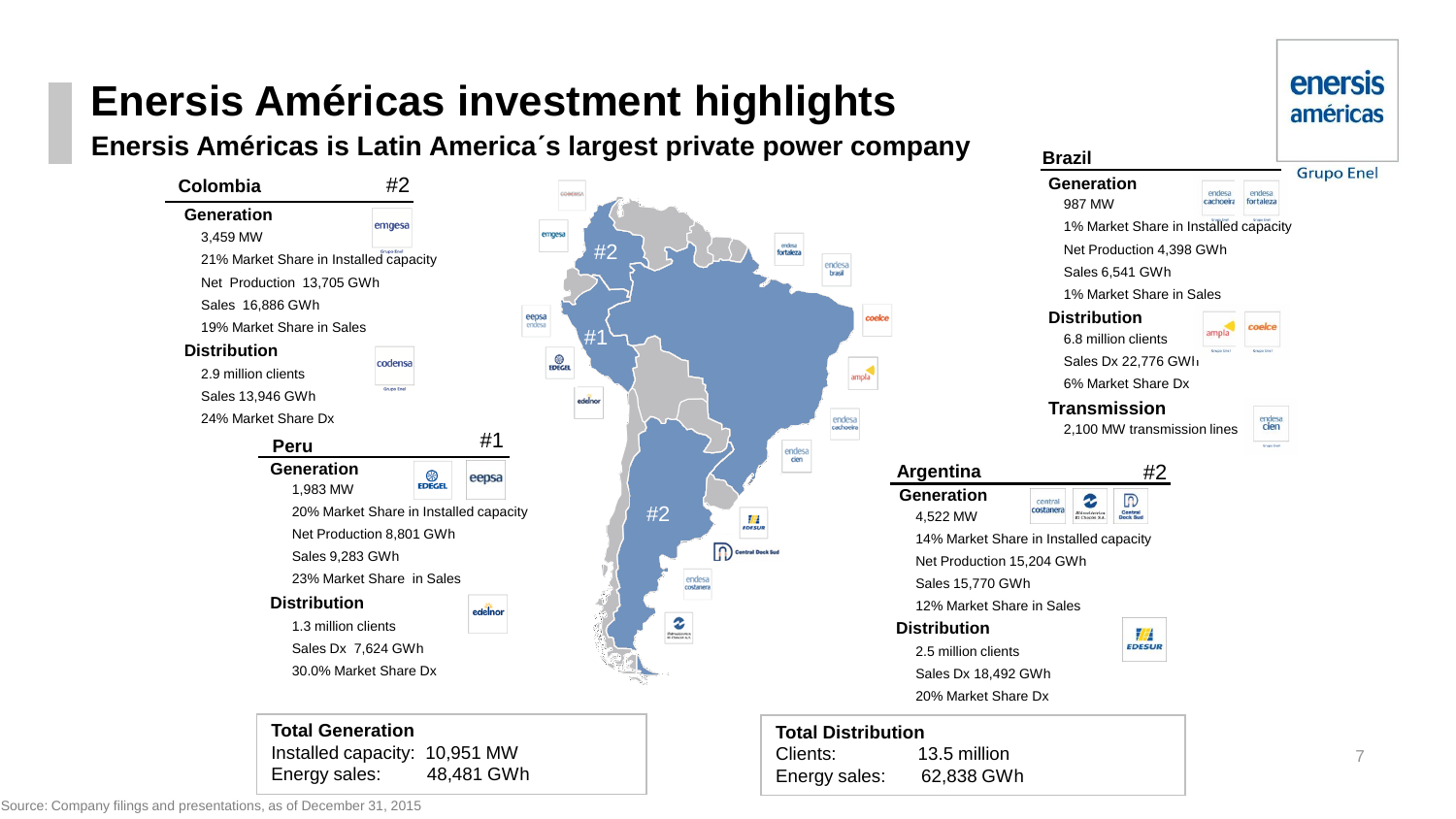#### **Unique portfolio of assets in the region**





- Enersis Américas distributes energy in South America's largest cities
- 53.4% of Enersis Américas' installed capacity is hydro, which represents the lowest production cost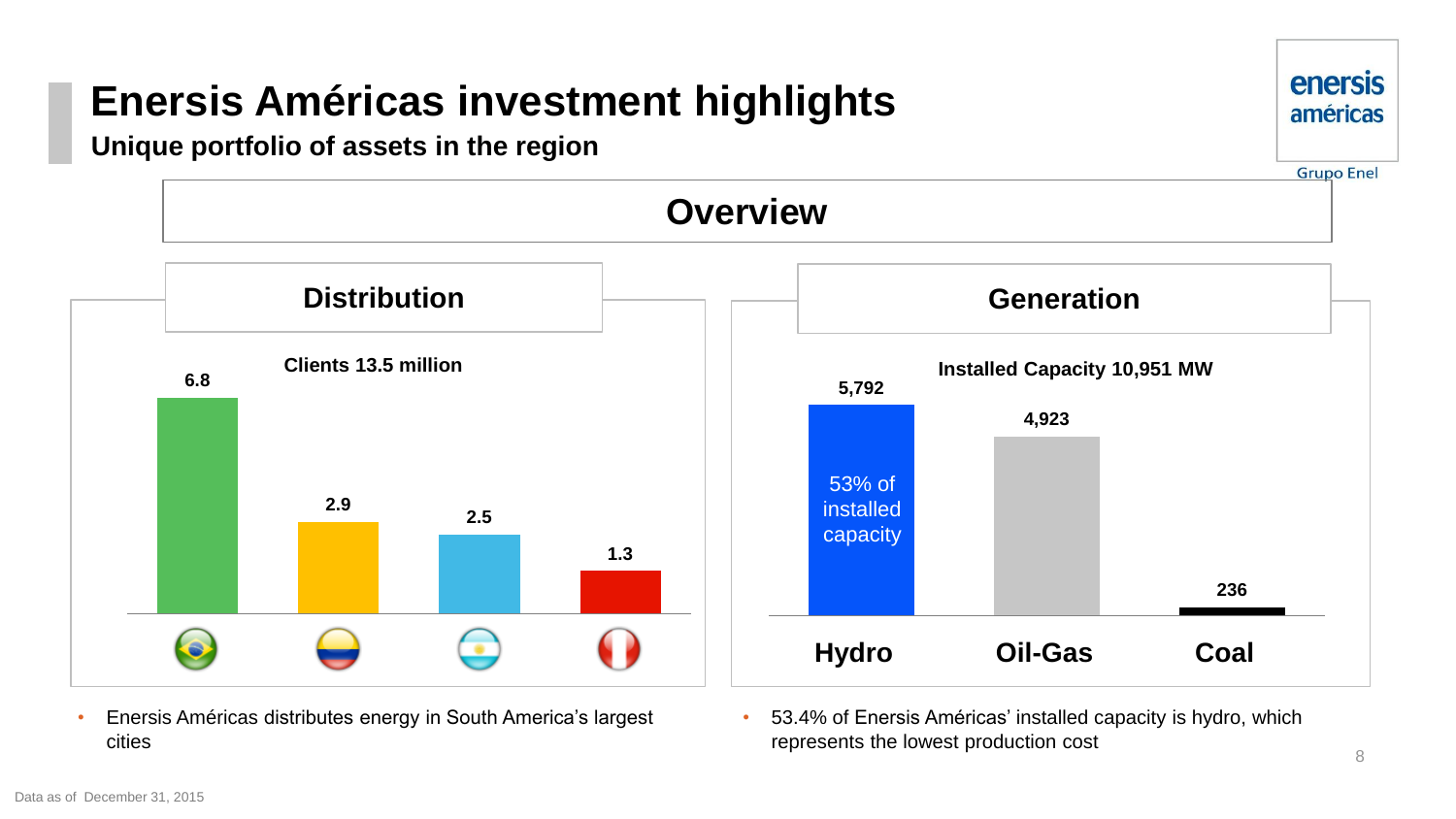

 In the past 4 years we added a *"mid size distribution company"* taking into account new clients.

9  $\checkmark$  Enersis Américas is the private company with highest installed capacity in the region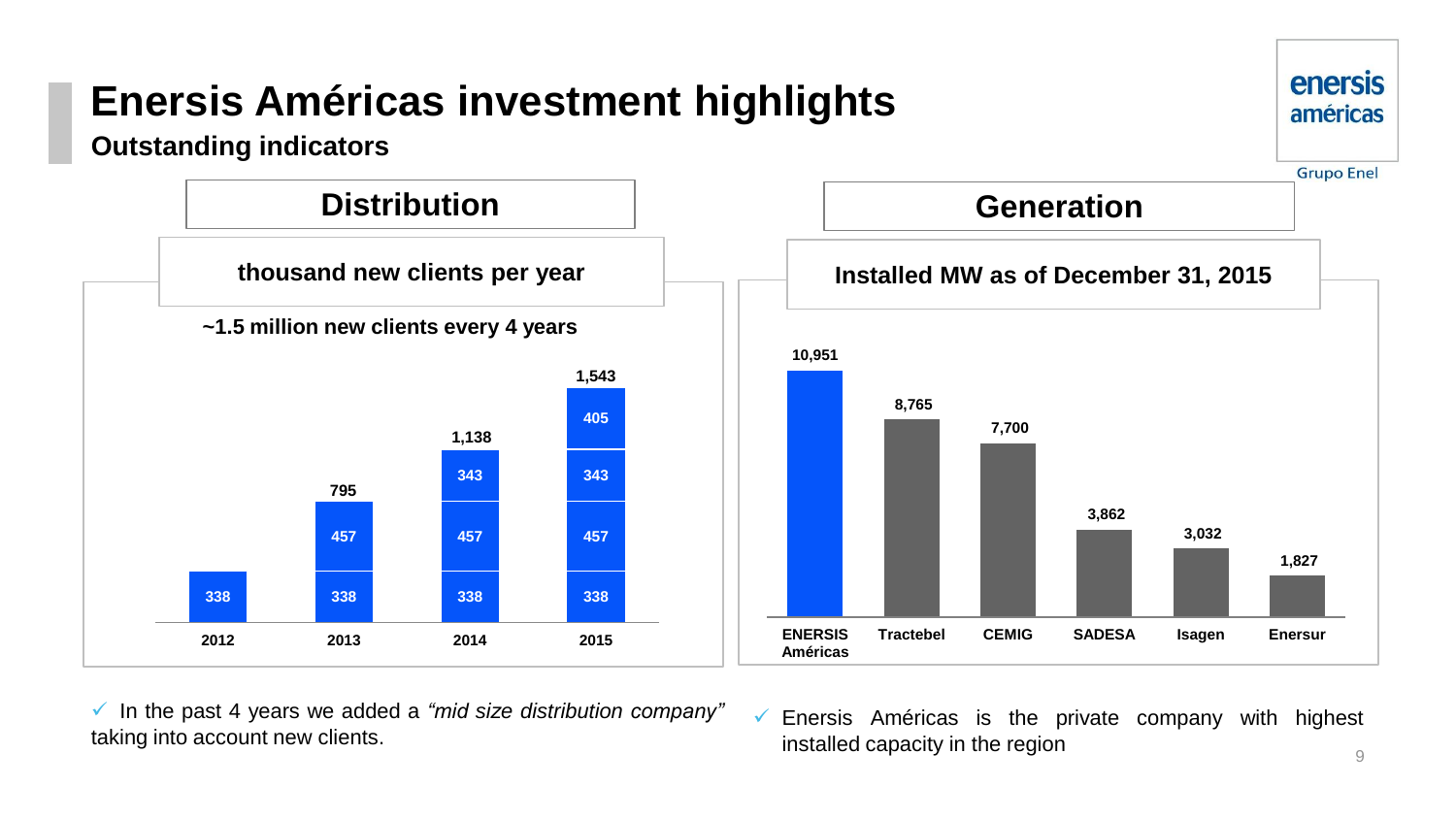**Latin America offers large opportunities for growth**



**enersis** américas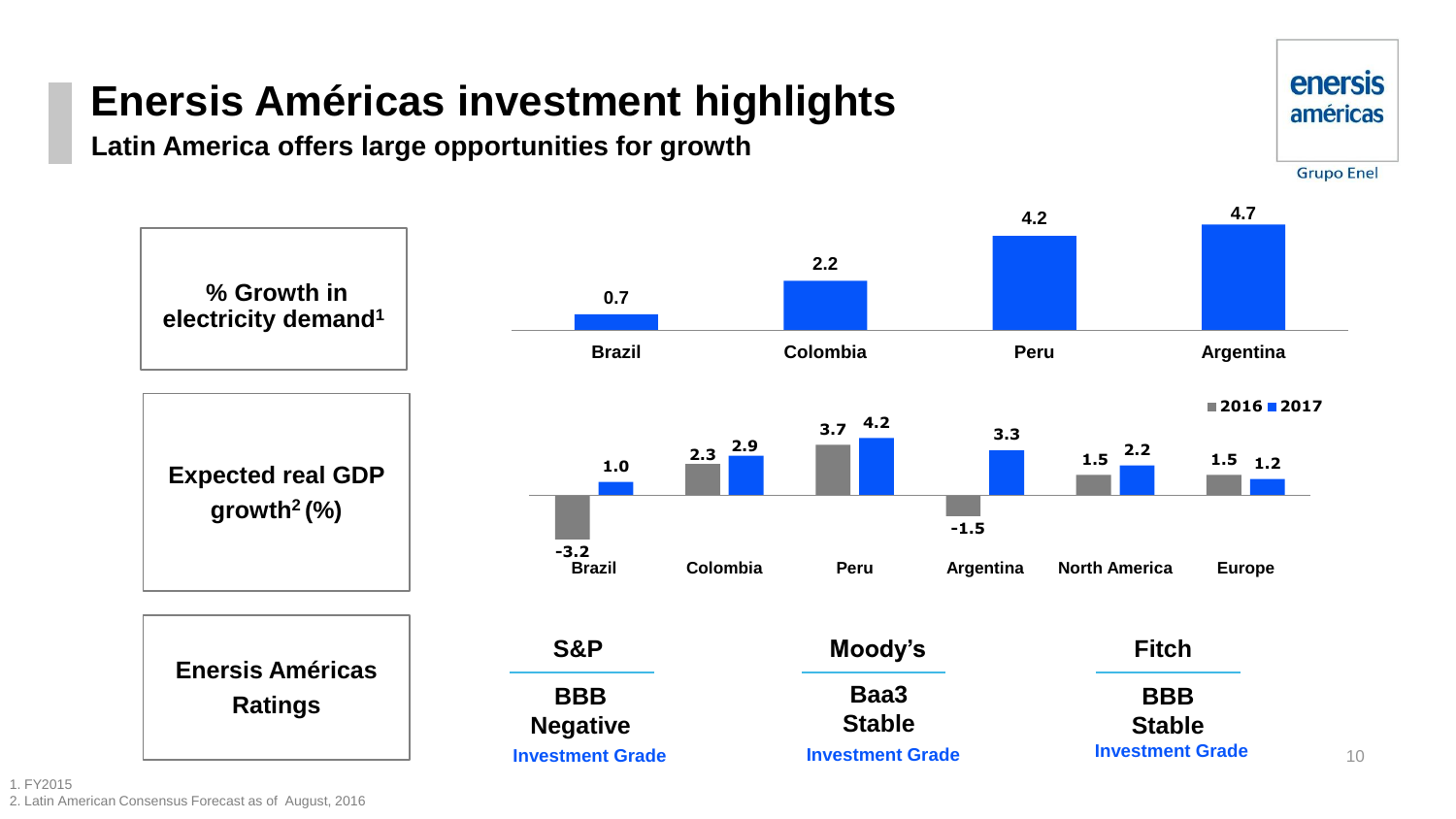#### **Well diversified by country and type of activity**





**Grupo Enel** 

**enersis** américas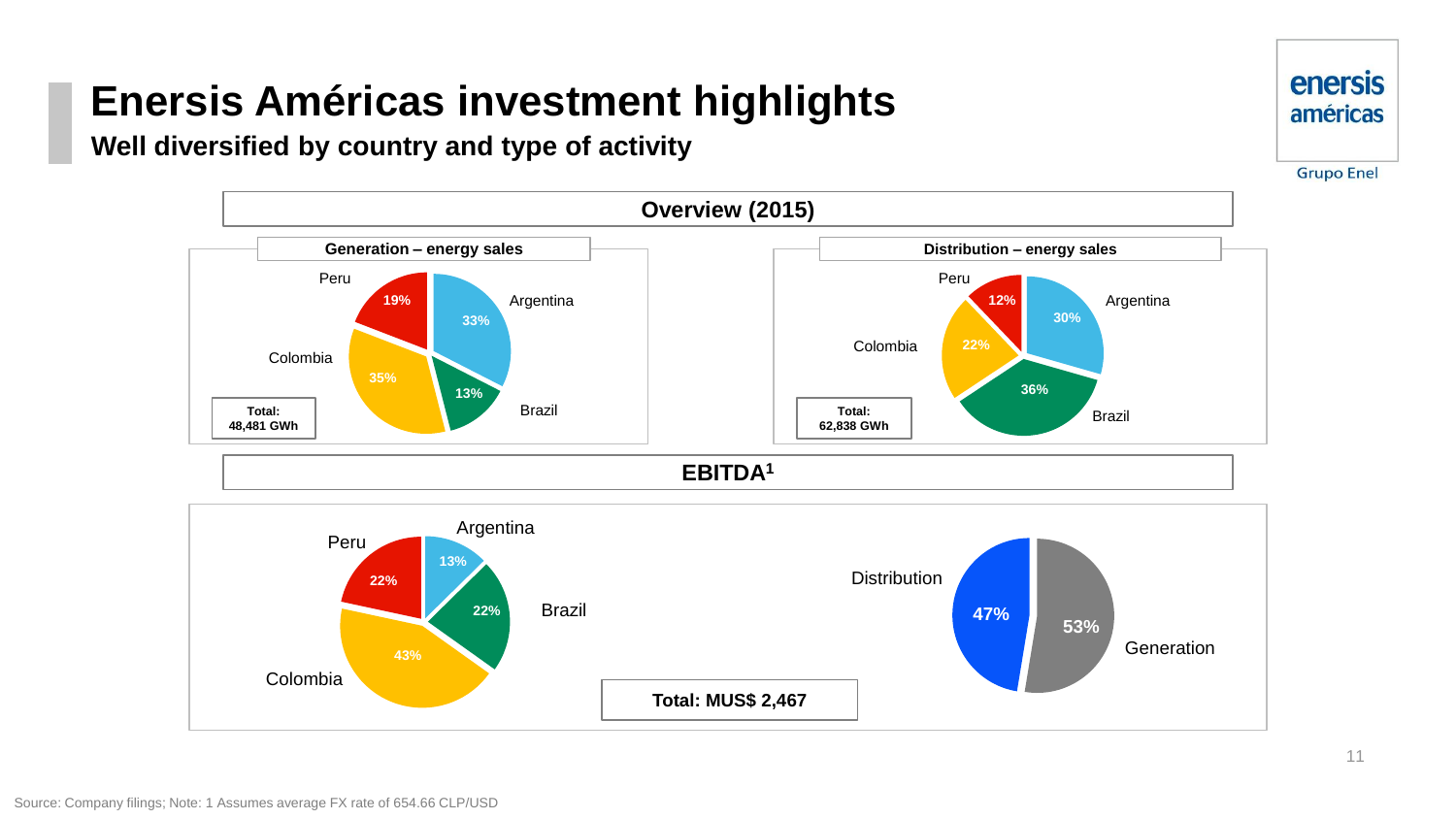**High growth prospects**



### enersis américas

**Grupo Enel** 

• Energy demand growth is very stable in the countries where we operate, showing a growth average of 3.0% in 2015.

• Compared to developed countries, Enersis Américas is in a very good position for growth.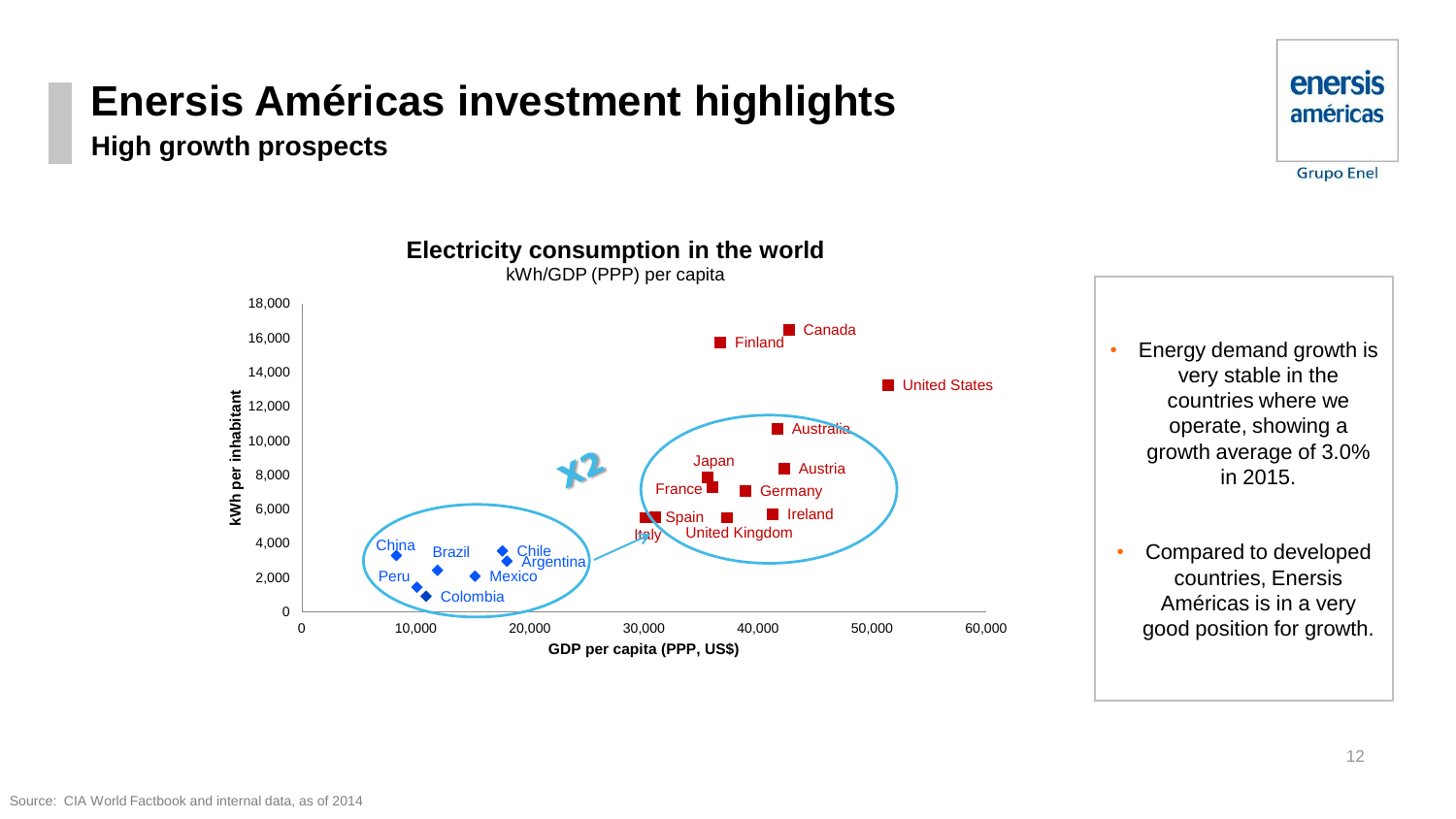**High growth prospects**





GDP per capita (PPP, US\$)

**Electricity consumption in LatAm**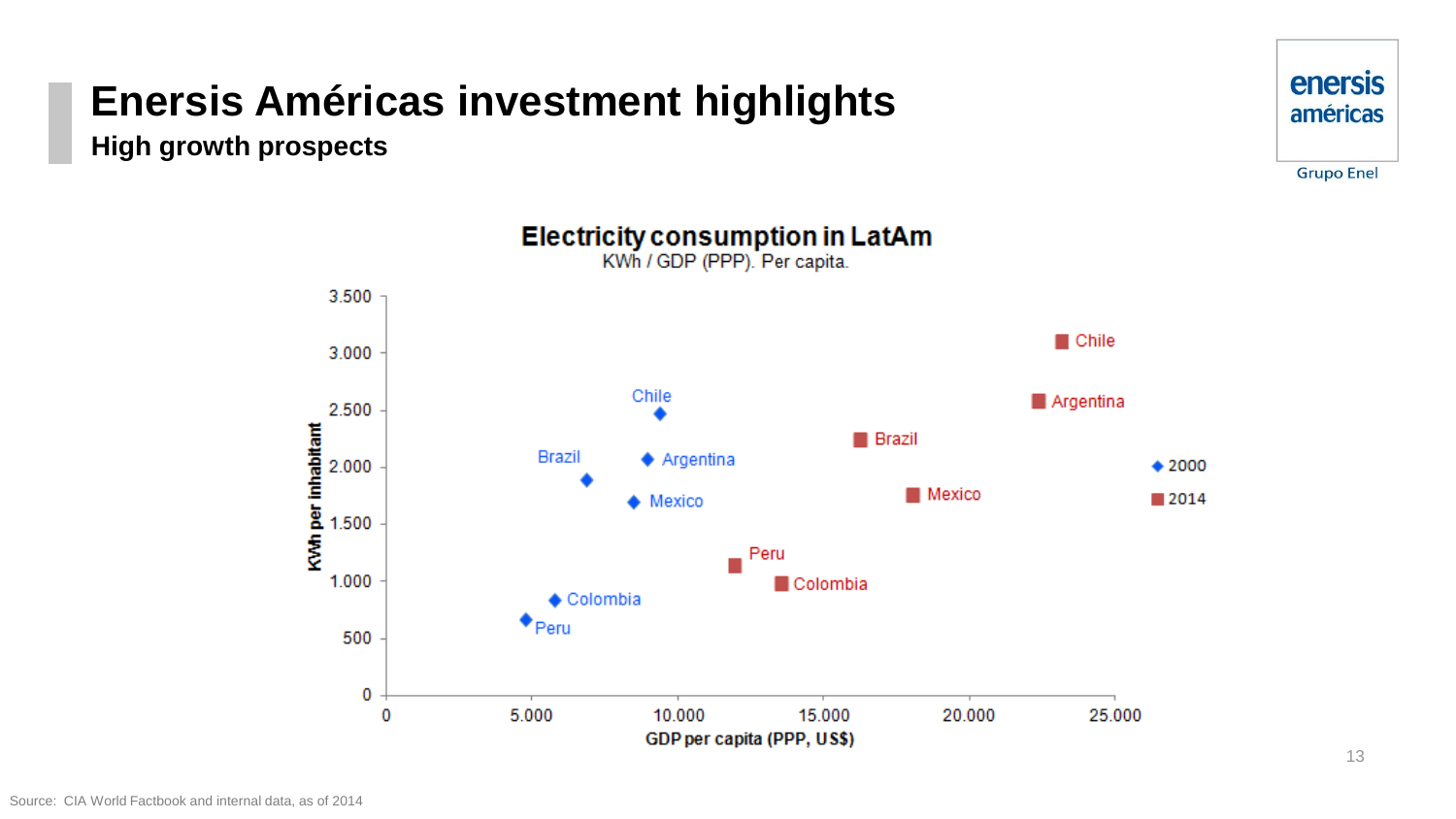**Enersis has achieved significant profitability among the regions**



**enersis** 

américas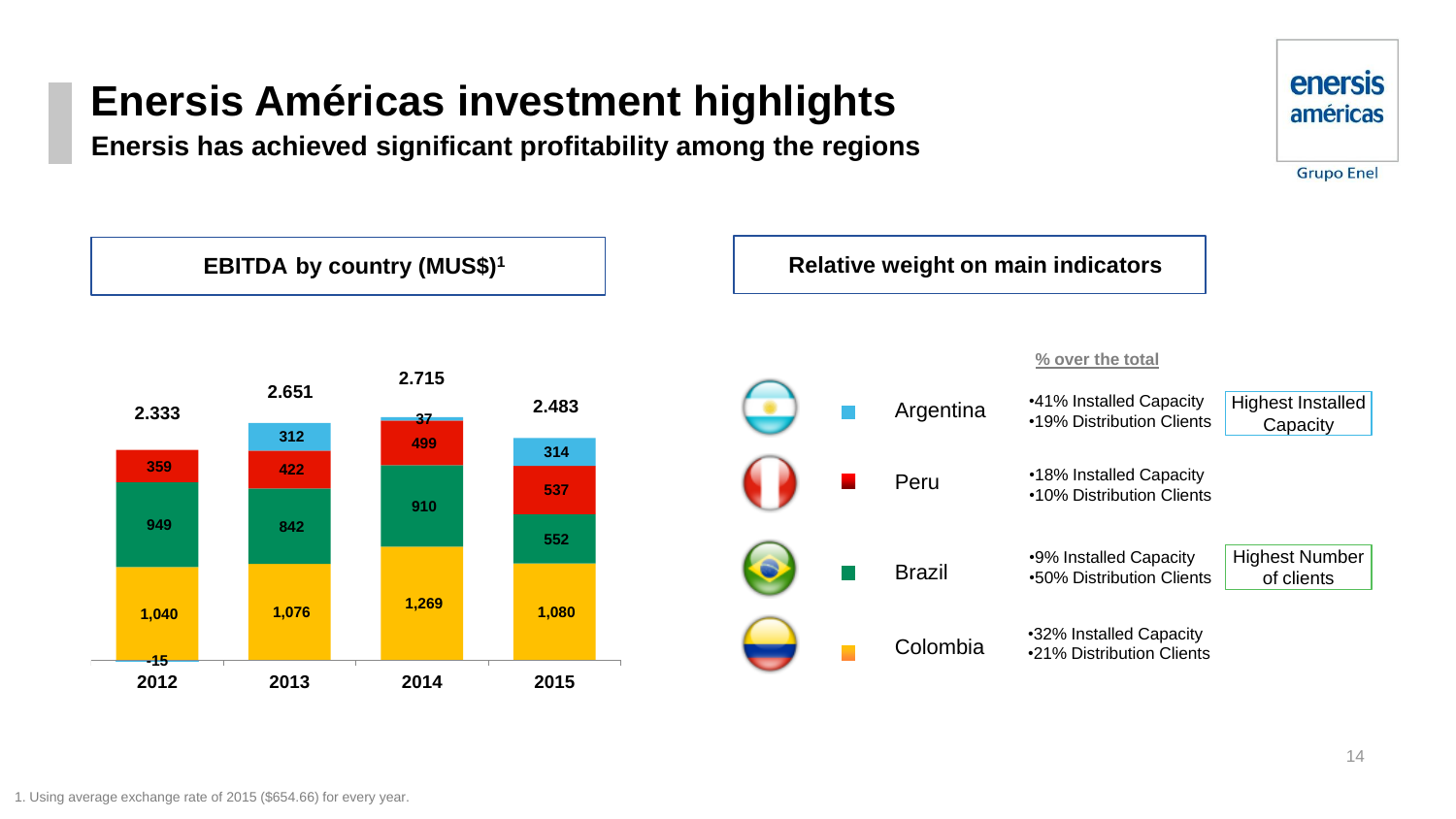Dividend Yield – Post merger



|                              | 2016 | 2017 | 2019       |
|------------------------------|------|------|------------|
| <b>EBITDA</b>                | 2.4  | 2.8  | 3.3        |
| <b>EBITDA Margin</b>         | 33%  | 36%  | <b>37%</b> |
| <b>Net Income</b>            | 0.6  | 0.9  | 1.1        |
| <b>Dividend Policy</b>       | 50%  | 50%  | 50%        |
| <b>Dividend Yield*</b>       | 4.0% | 6.0% | 7.4%       |
| <b>Dividend Yield Growth</b> |      | 50%  | 85%        |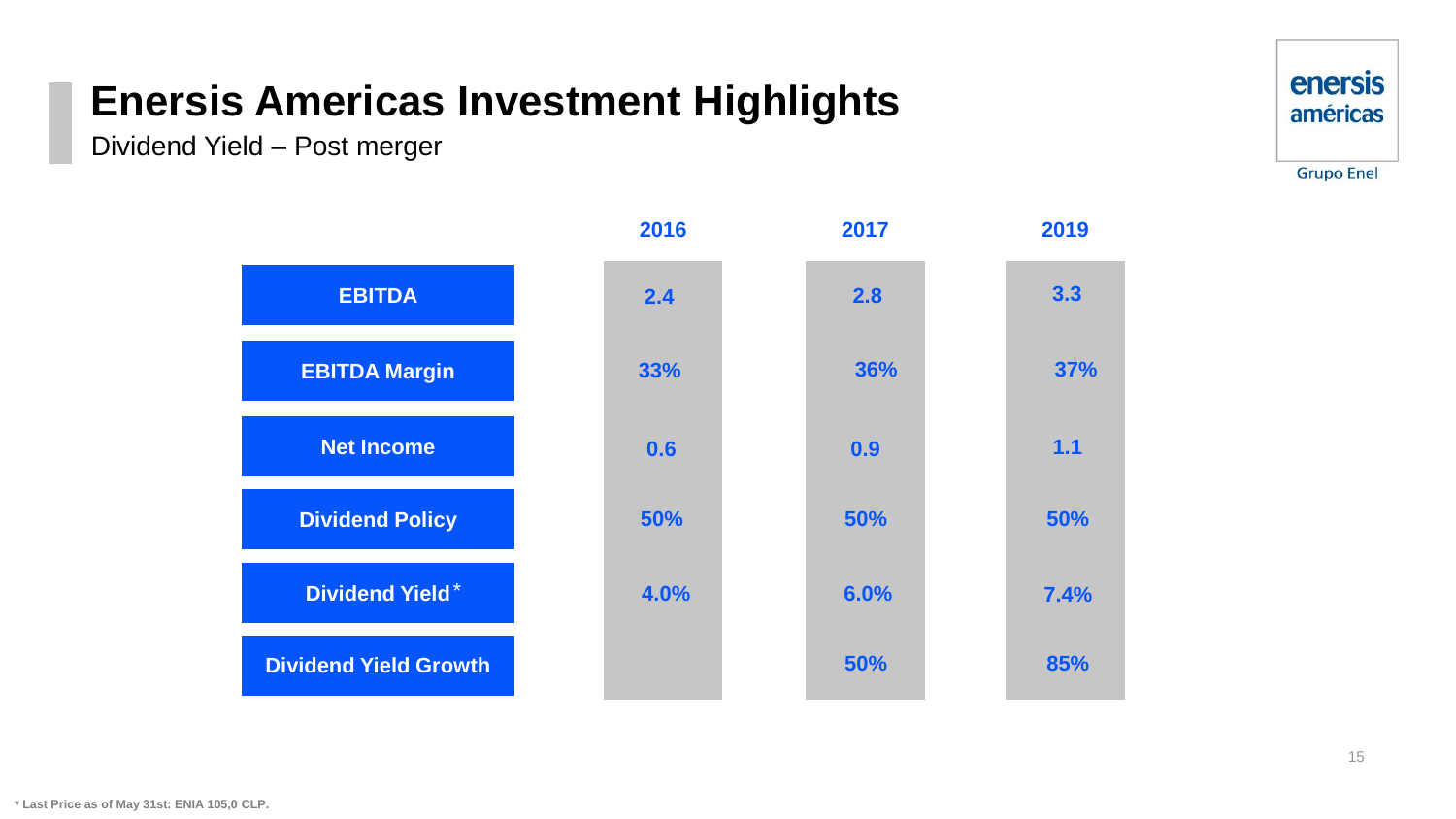**Overview of net income and capex**



1 Refers to total net income, converted to US\$ using 2015 average exchange rate (\$654.66). 2 Includes only purchases of plant, property & equipment

**Attributable Net Income 695 (52%)** 

**1,330**

**2013 2014 2015**

**Attributable Net Income 604 (51%)** 

**Attributable Net Income 738 (56%)** 

**1,317**

**Net income** 

 $(MUSS)^{1}$ 

**1,176**

**enersis** américas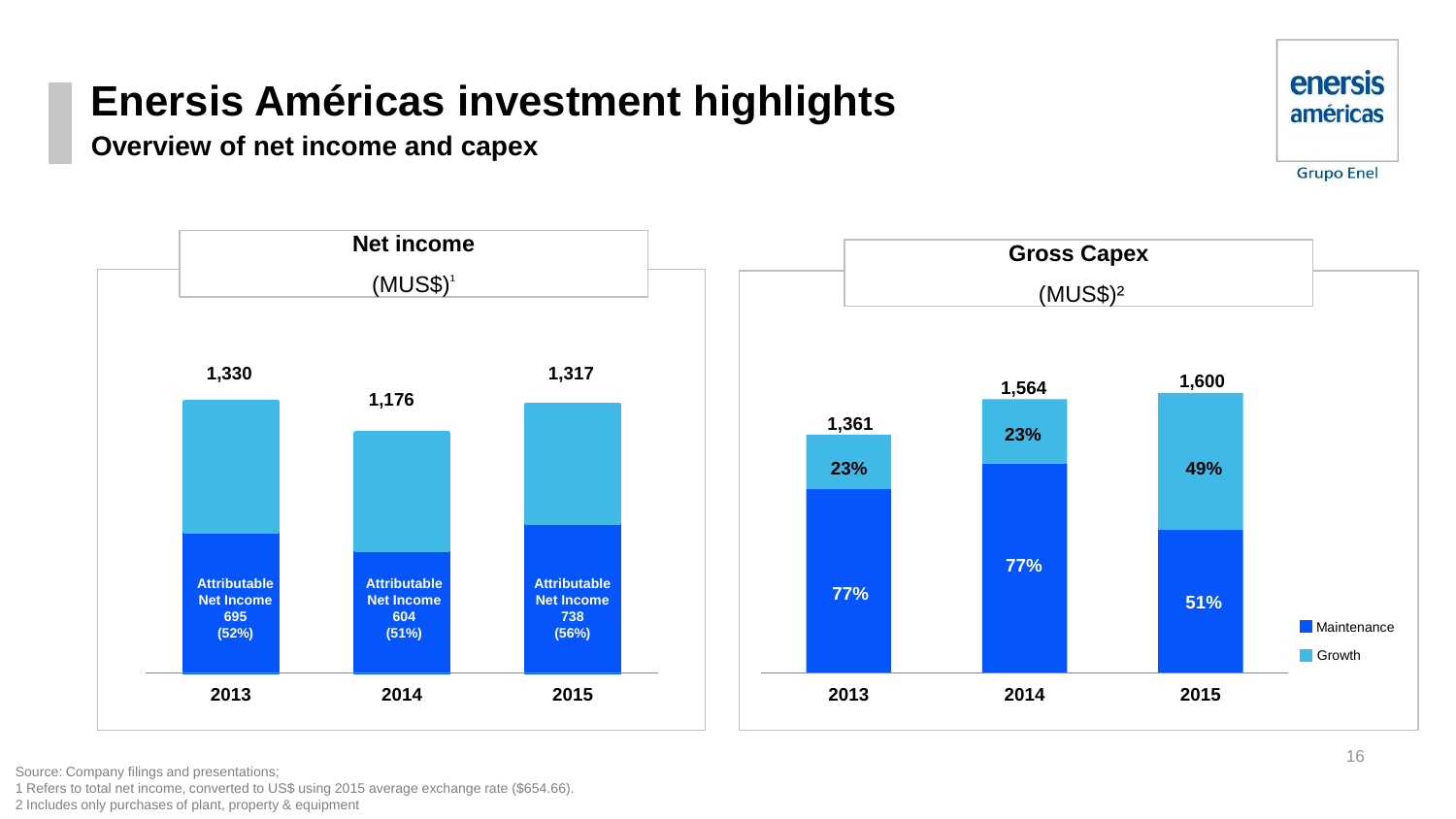**Capex (US\$ bn)**



enersis américas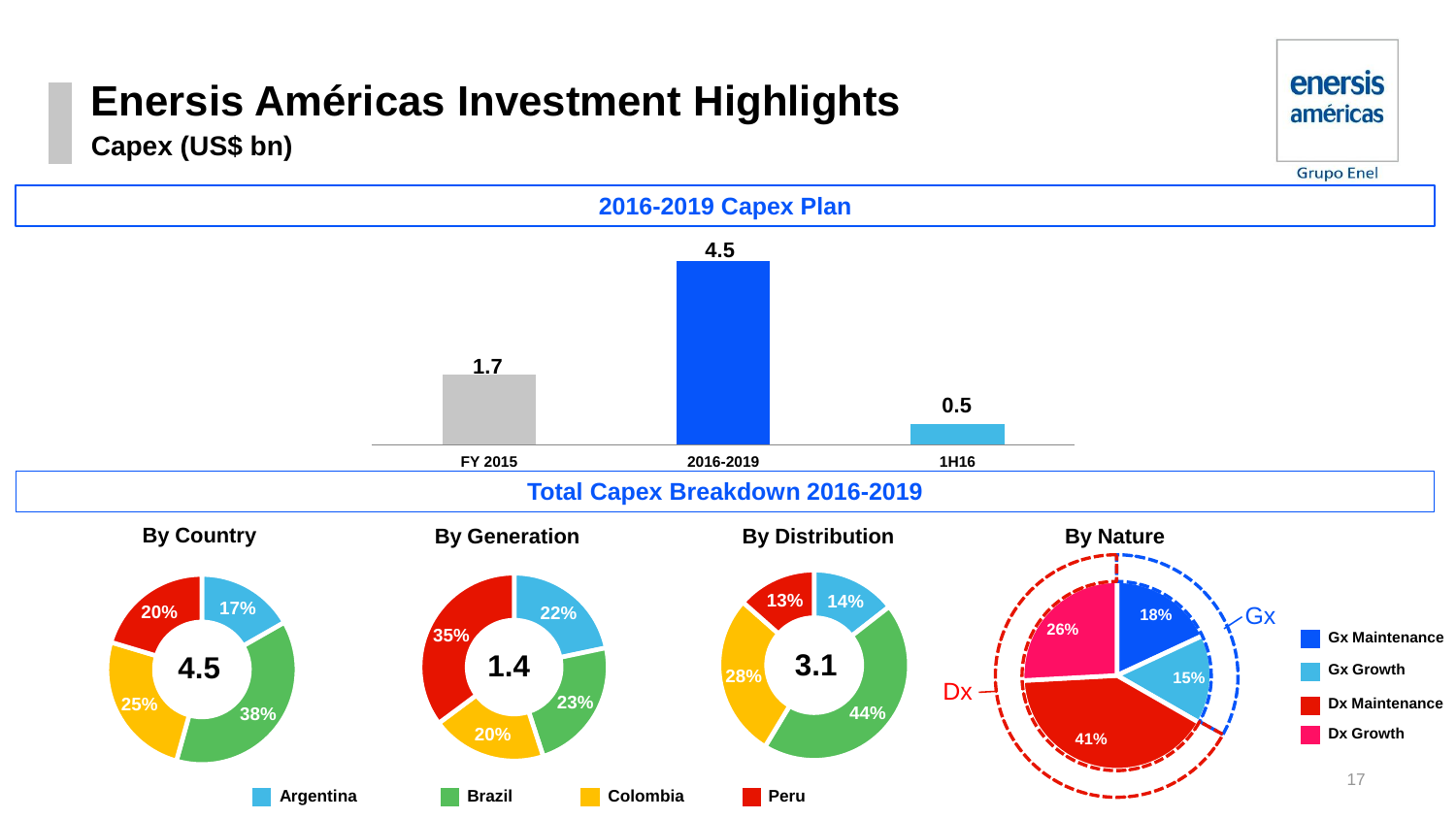

**Grupo Enel** 

# **Focus on Generation Activities**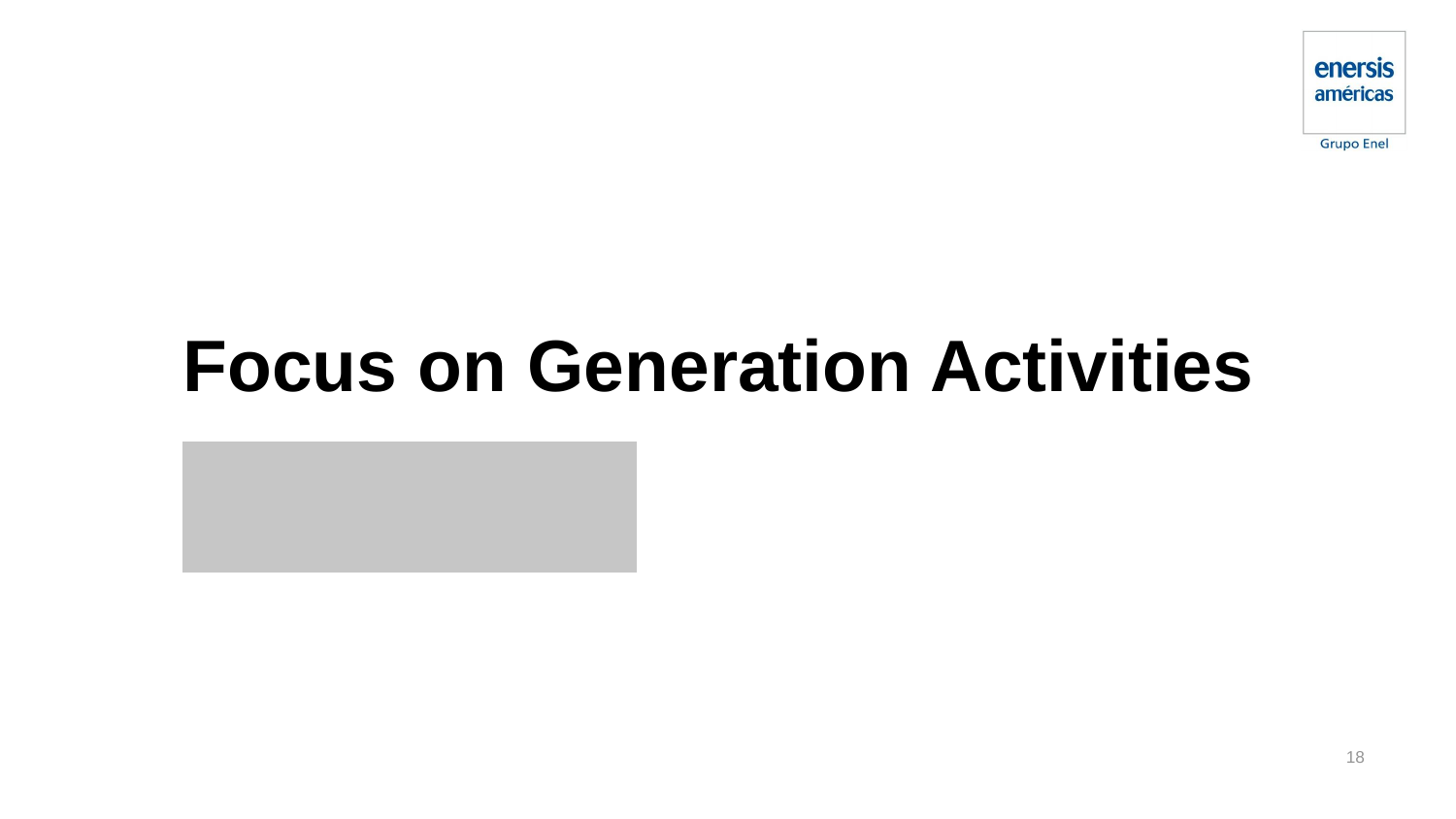Leading the generation business in South America<sup>1</sup>



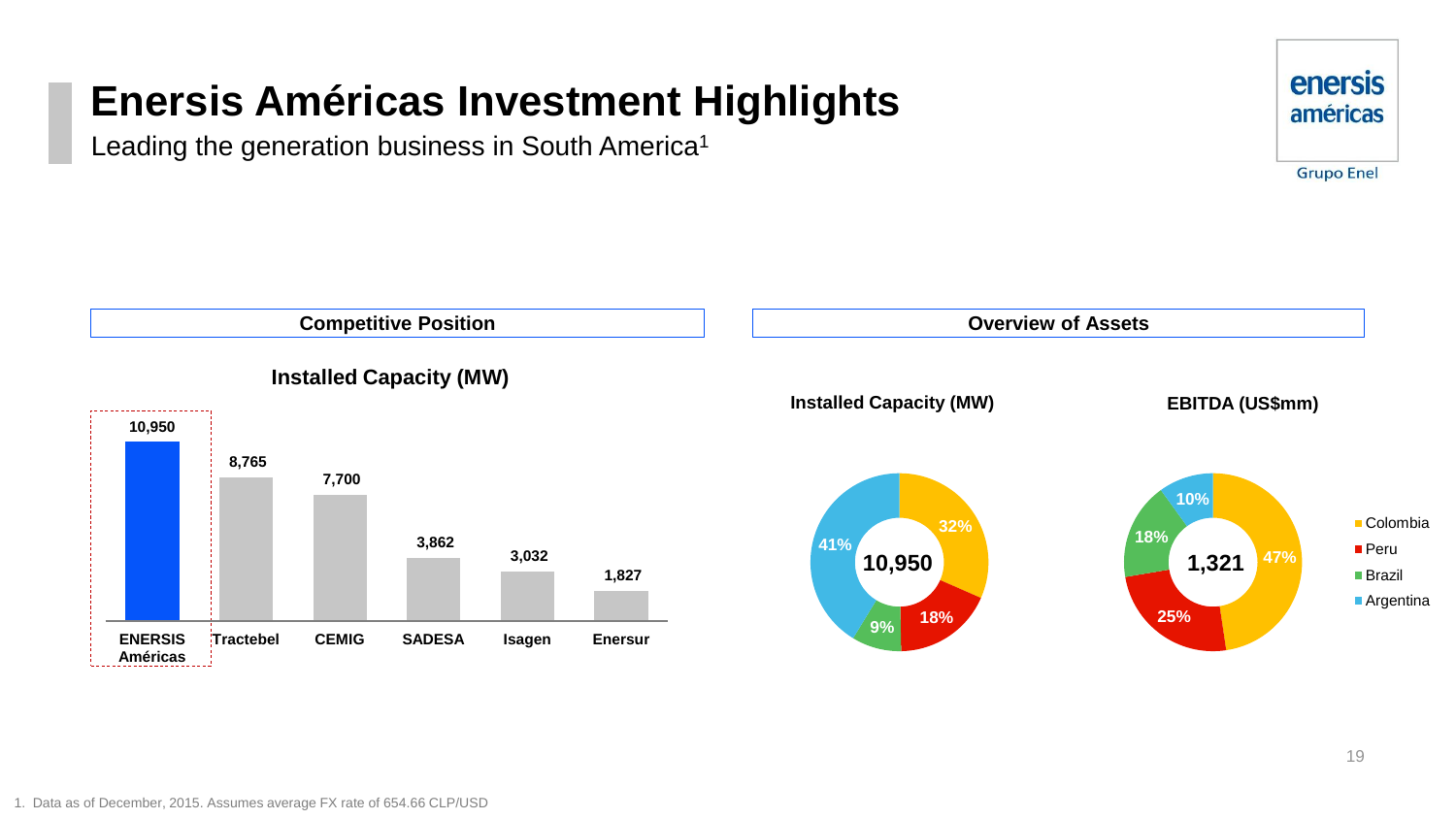**Generation's regulatory framework encourages stability and creates incentives that guarantees expansion**

**Colombia Allen Brazil Colombia Peru Brazil Long term auctions for the regulated market facilitate expansion Payment based on capacity independent of technology Frequency of recalculation of regulated guaranteed pass through to the end customer Markets with audited or auctioned costs**  Open contracts • Energy auctions for at least 20 years • Recognition of dual generation for gas turbines Calculated monthly Spot market with auctioned costs Auctions for 15, 20 and 30 years • Income based on contributions during peak demand • Recognition of dual generation for gas turbines Calculated every 3–12 months Spot market with audited costs Auctions for 15, 20 and 30 years • Income based on contributions during peak demand Calculated every 3–12 months Spot market with audited costs **CHARACTERISTICS**

**enersis** américas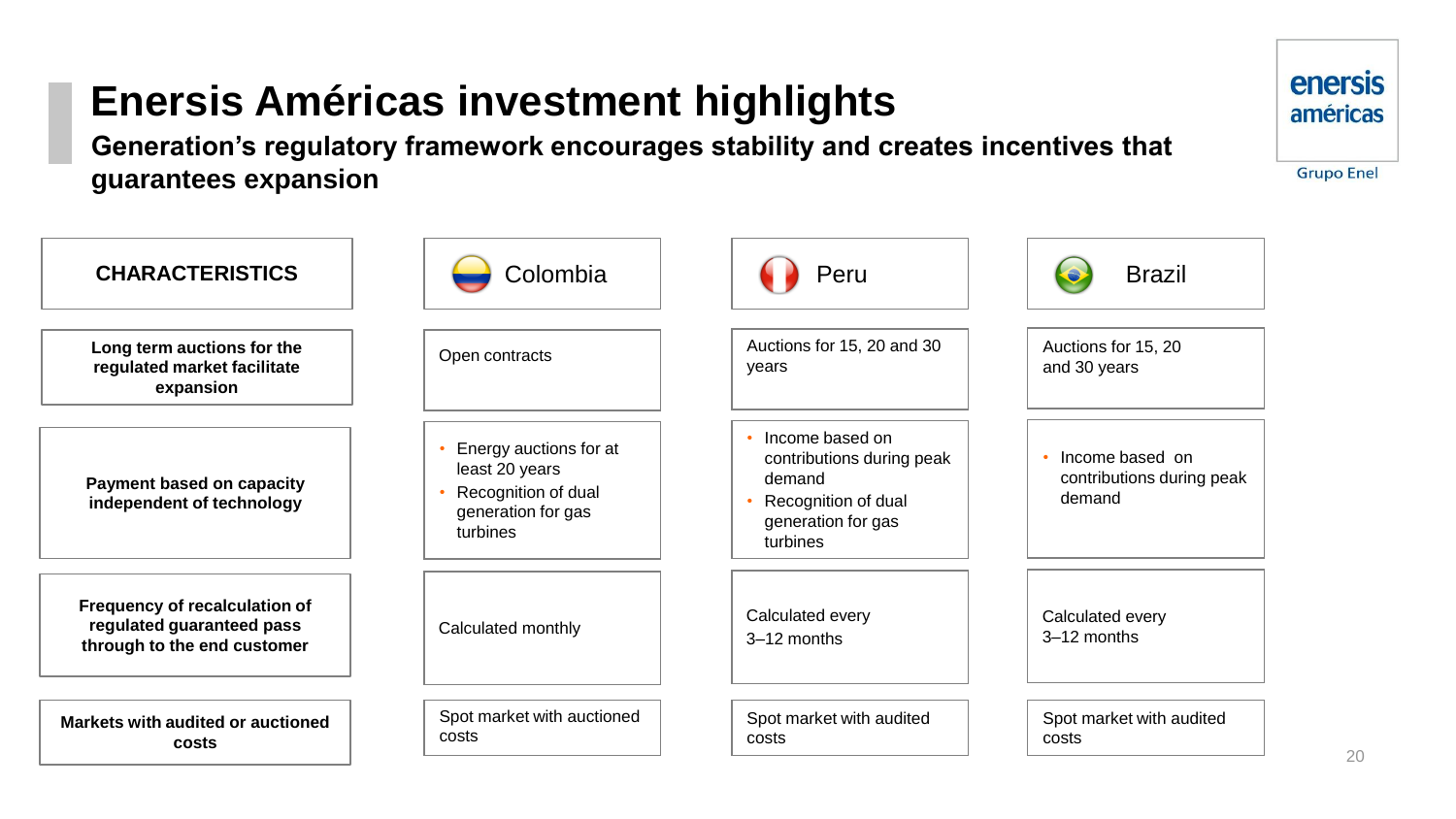

**Grupo Enel** 

# **Focus on Distribution Activities**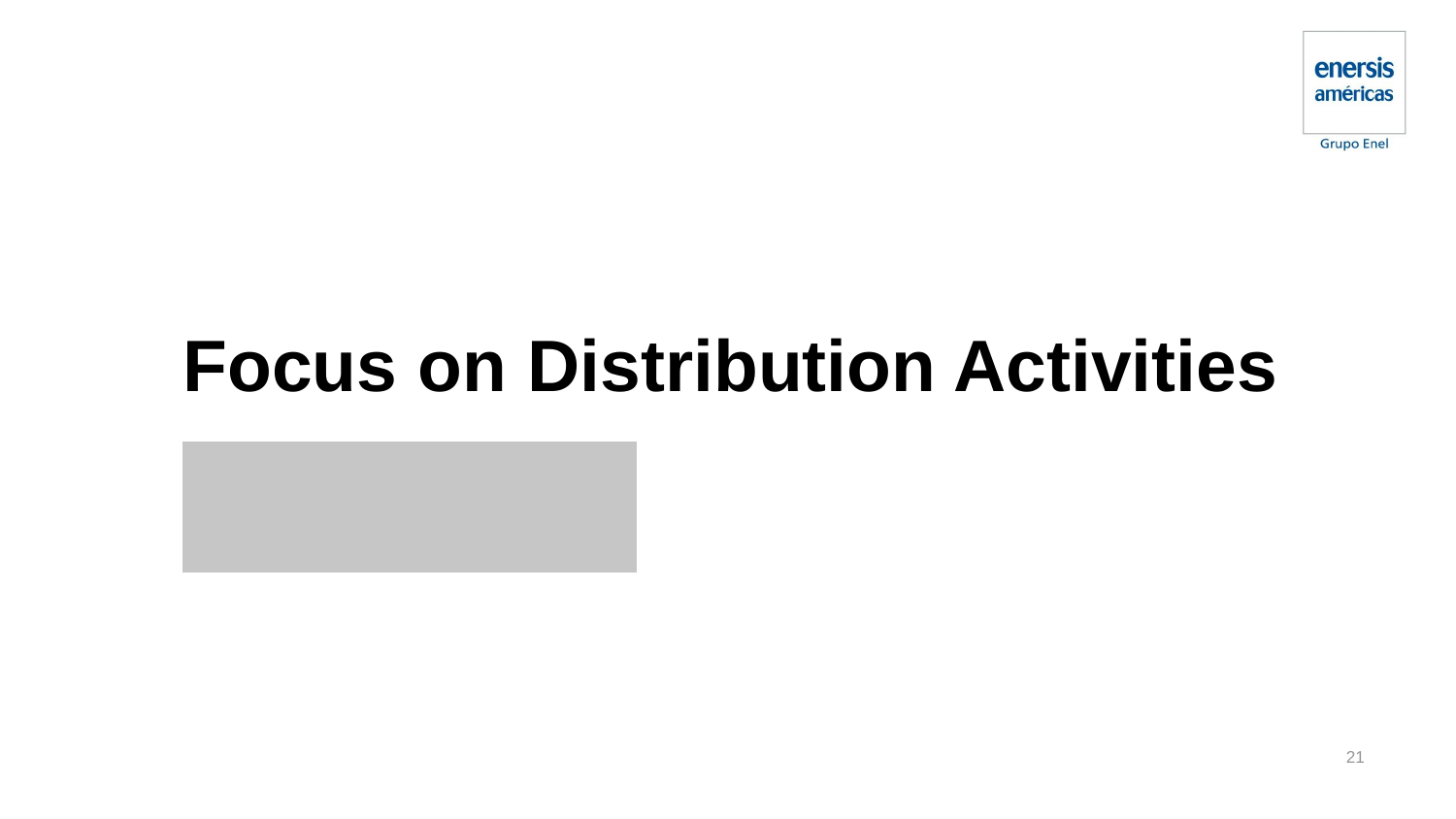Leading the distribution business in South America<sup>1</sup>



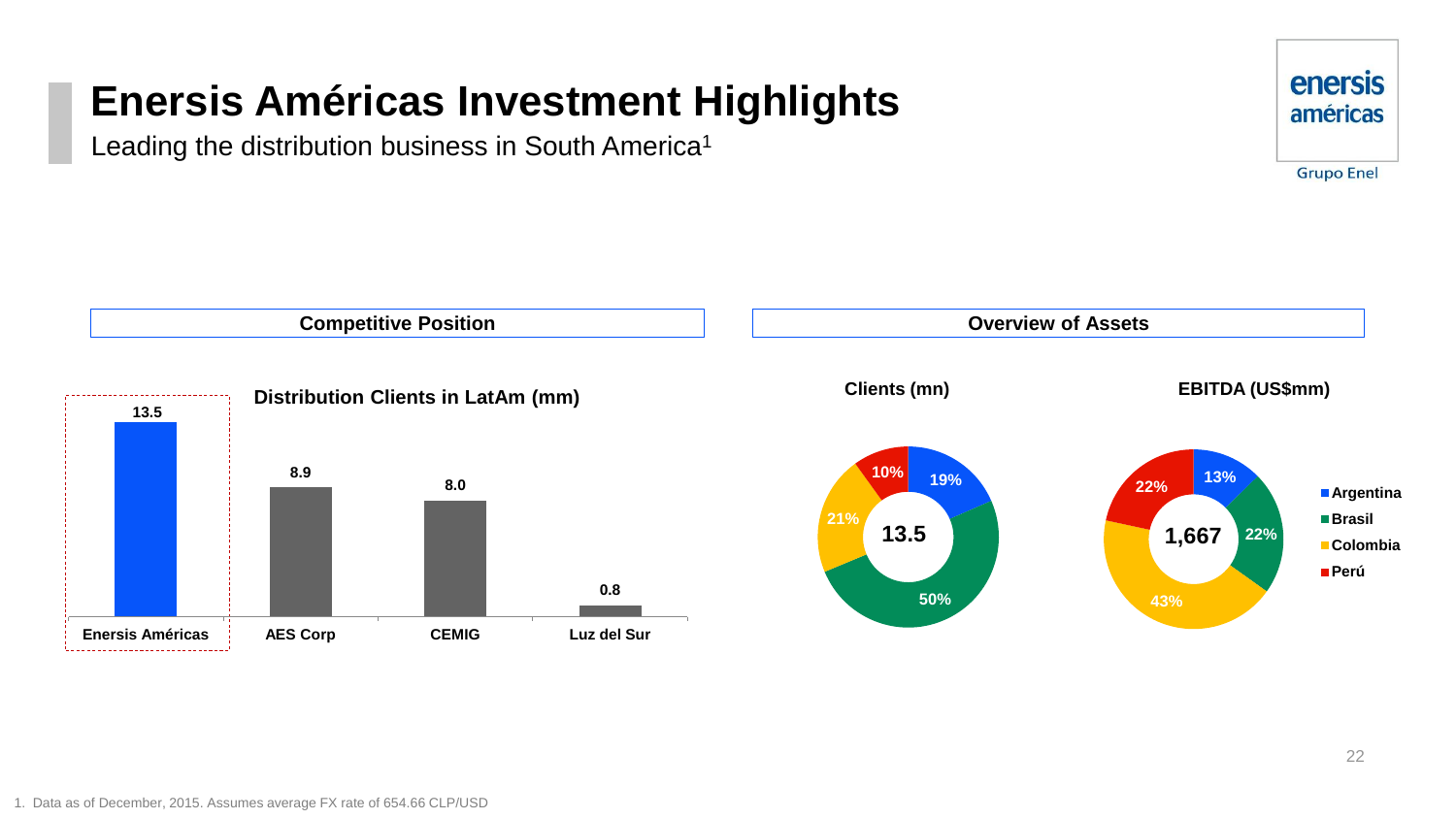**Periodic tariff revision processes**



23

|                                                          | 2016 | 2017 | 2018 | 2019 | 2020 |
|----------------------------------------------------------|------|------|------|------|------|
| Every 4<br><b>Edelnor</b><br>edelnor<br>years            |      |      |      |      |      |
| Every 5<br>Codensa <sup>1</sup><br>۳<br>years            |      |      |      |      |      |
| Every 4<br>$\bullet$<br><b>Coelce</b><br>coelce<br>years |      |      |      |      |      |
| Every 5<br>$\bullet$<br>Ampla<br>ampla<br>years          |      |      |      |      |      |
| To be<br>EDESLR<br>Edesur <sup>2</sup><br>define         |      |      |      |      |      |

Visibility of cash flows

1. 2014 process is still pending. It is expected to start the process by the end of 2016.<br>2. The Ministry of Energy of Argentina is working on a new Intregal Tariff Revision, exp

2. The Ministry of Energy of Argentina is working on a new Intregal Tariff Revision, expected for 4Q 2016.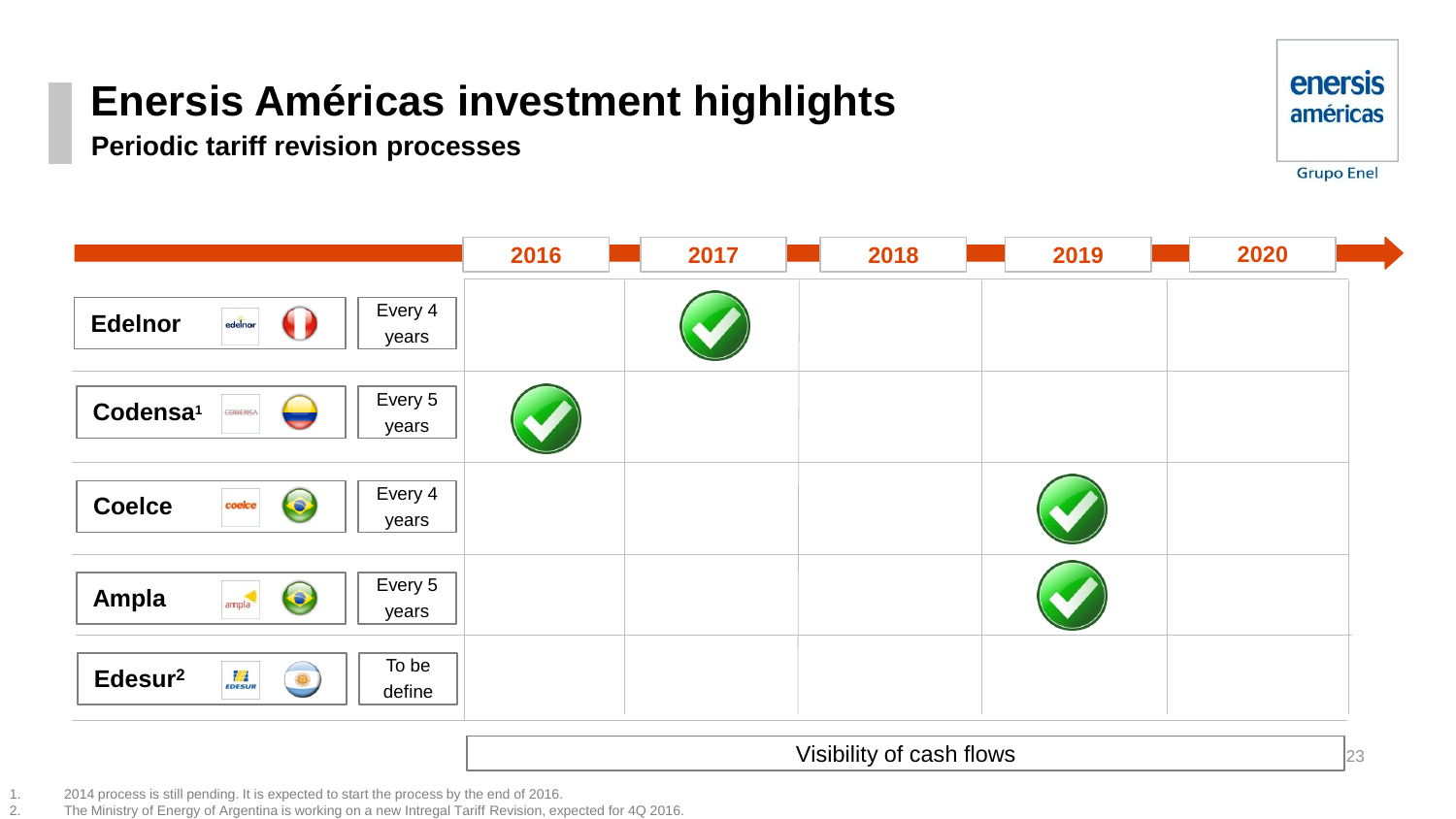**Schedule for distribution tariff revisions is clear and well laid out for the following years**



Regulatory profitability for an efficient company

**enersis** américas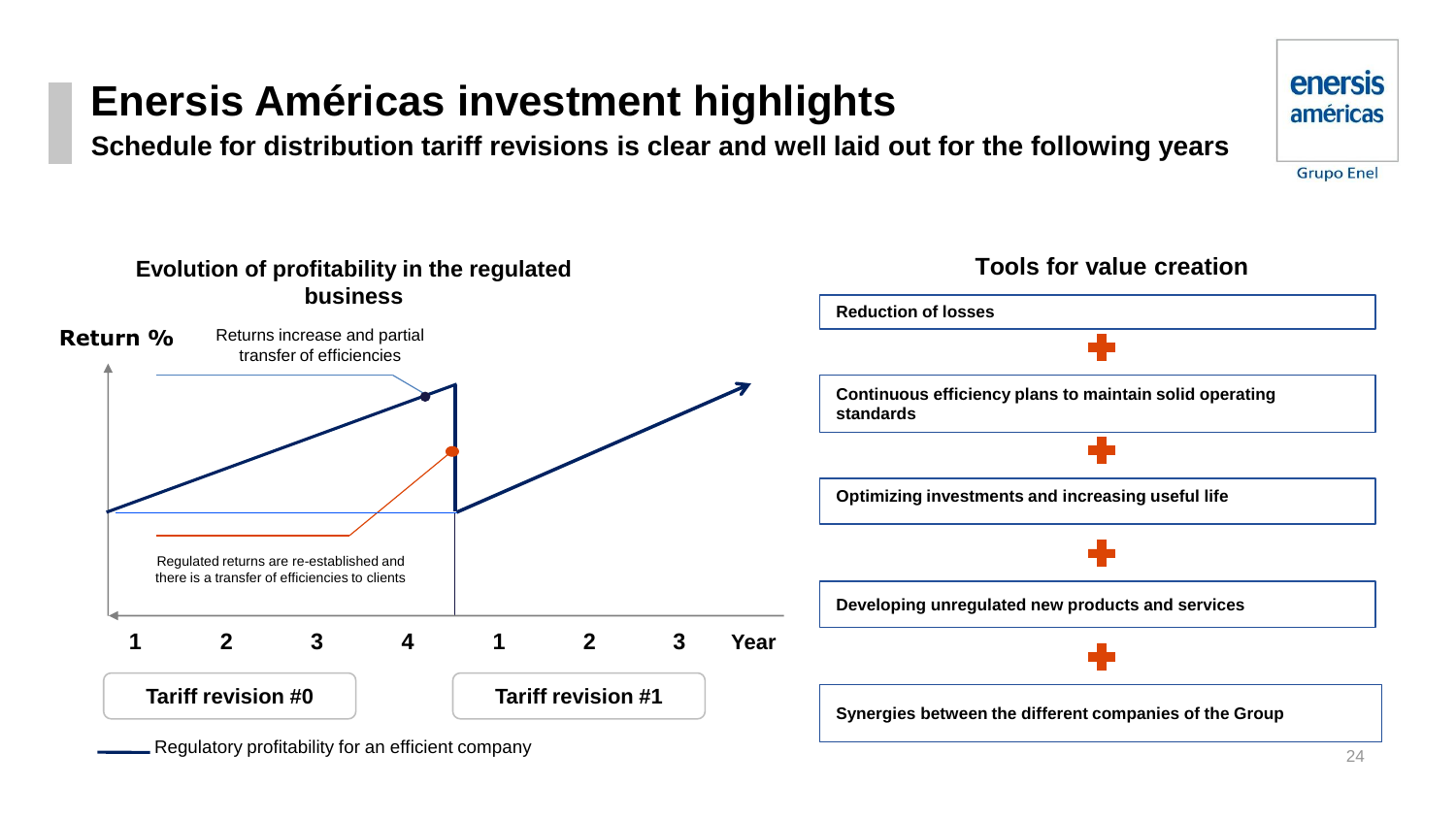#### **Proven experience in controlling energy losses**



**Controlling energy losses has been successful during the last several years, increasing our margins**

1. Average losses at the moment Enersis Américas took control of the companies.

2. As of June 30, 2016.

**enersis** américas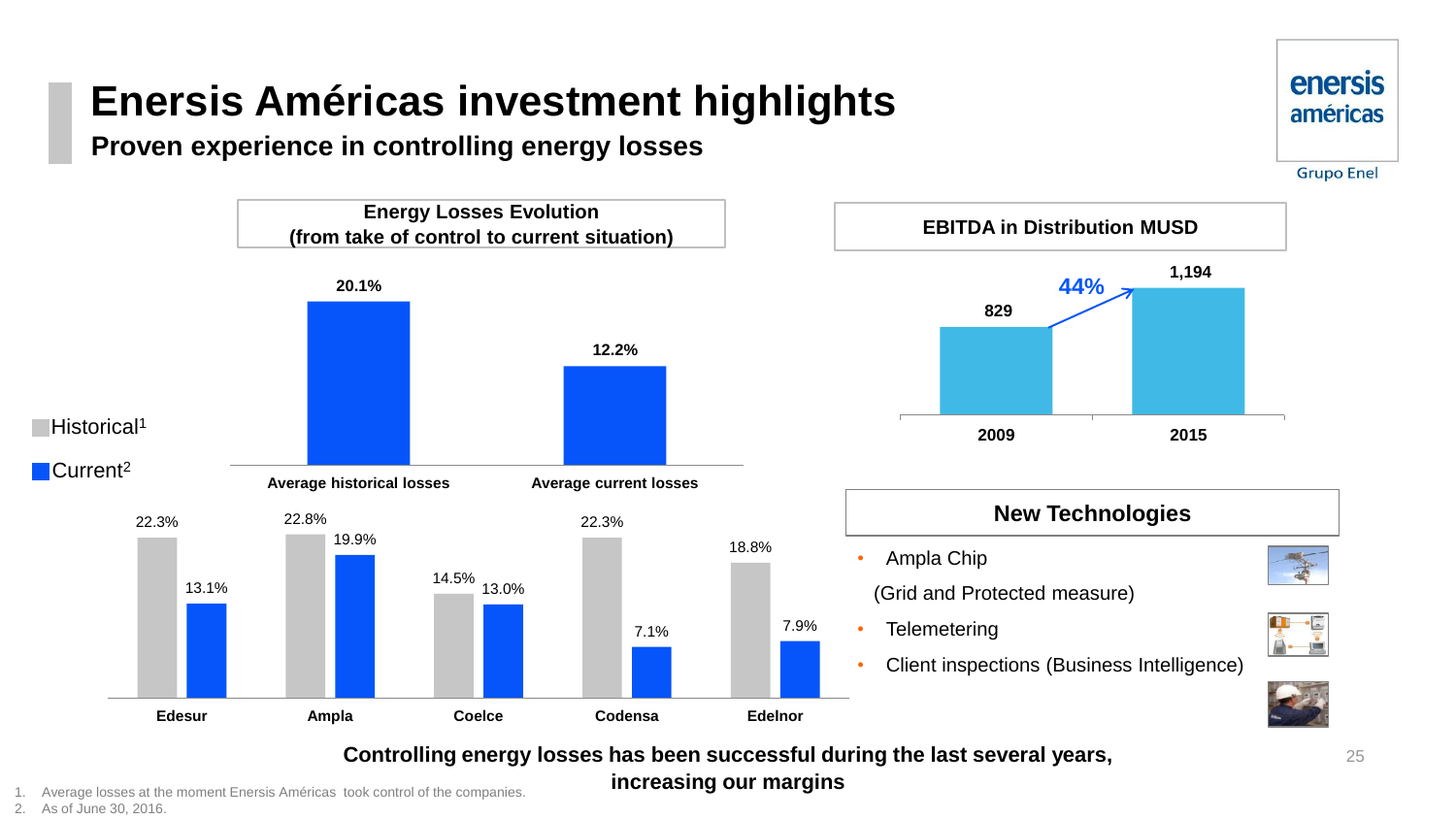**Attractive profitability**

**RAB (US\$ million)<sup>1</sup>** 



### **enersis** américas **Grupo Enel**

#### **RAB (US\$ million) Allowed Return (real, pre-tax)**

| Codensa | 13.9% |
|---------|-------|
| Edelnor | 12.0% |
| Ampla   | 11.4% |
| Coelce  | 12.3% |

#### **Average allowed return: 12.4%**

**RAB and allowed return will be defined in Argentina after the Integral Tariff Revision expected for this year**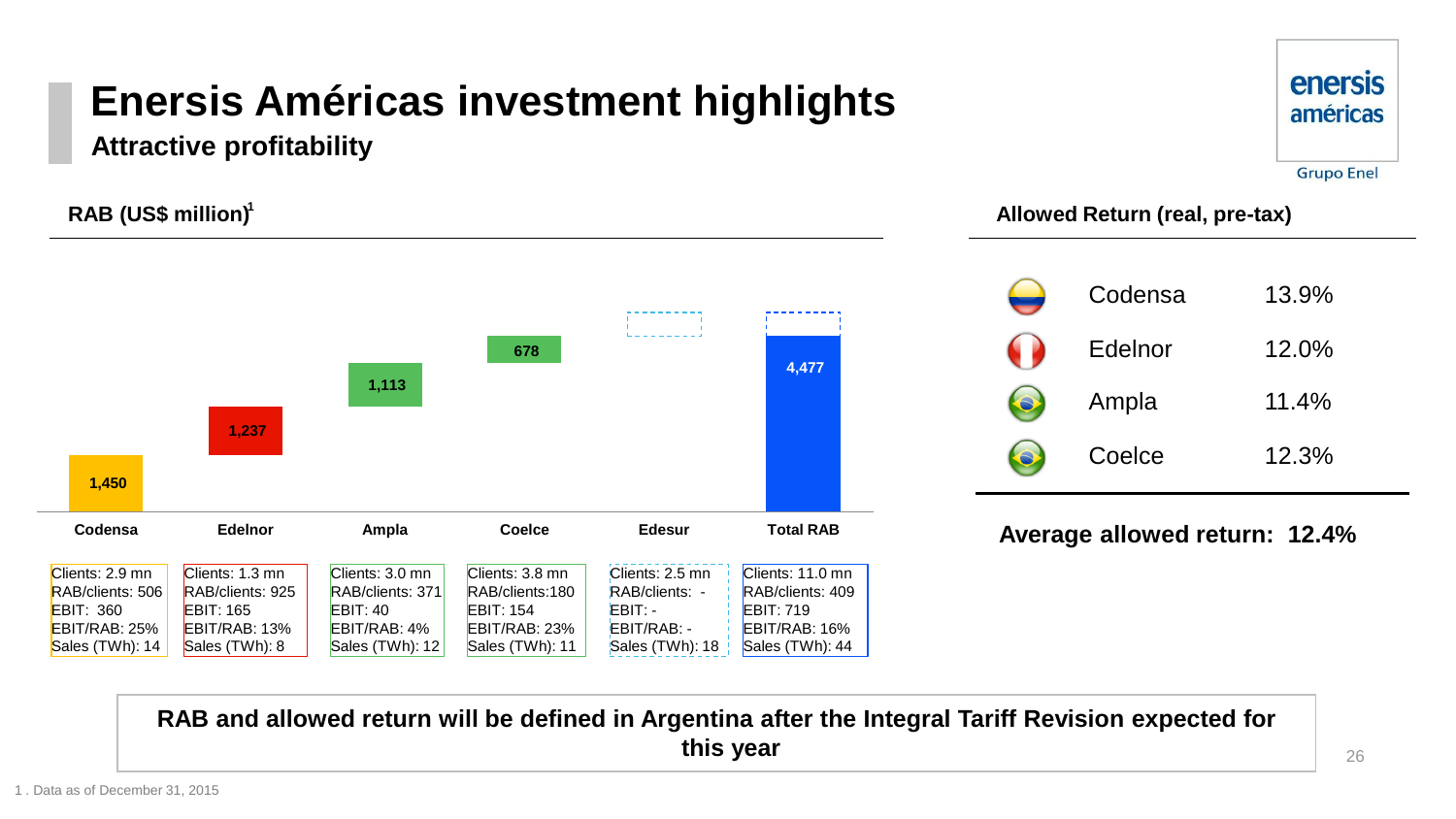**Distribution regulatory framework is stable and encourages investment**



\* Depends on tariff Cycle 3rd and 4th respectively.

**enersis** américas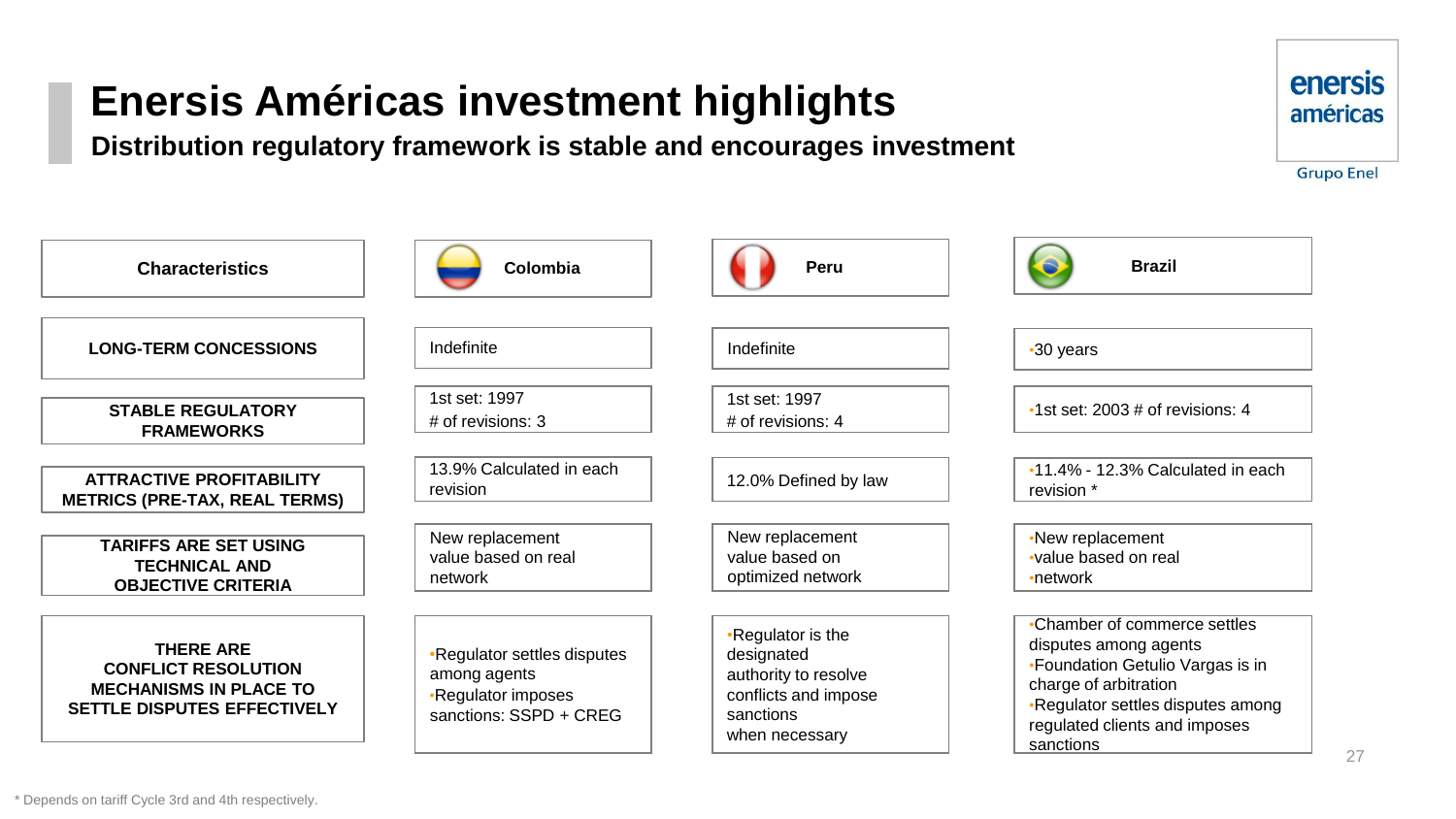enersis américas

**Grupo Enel** 

# **Capital Structure Focus on Debt**

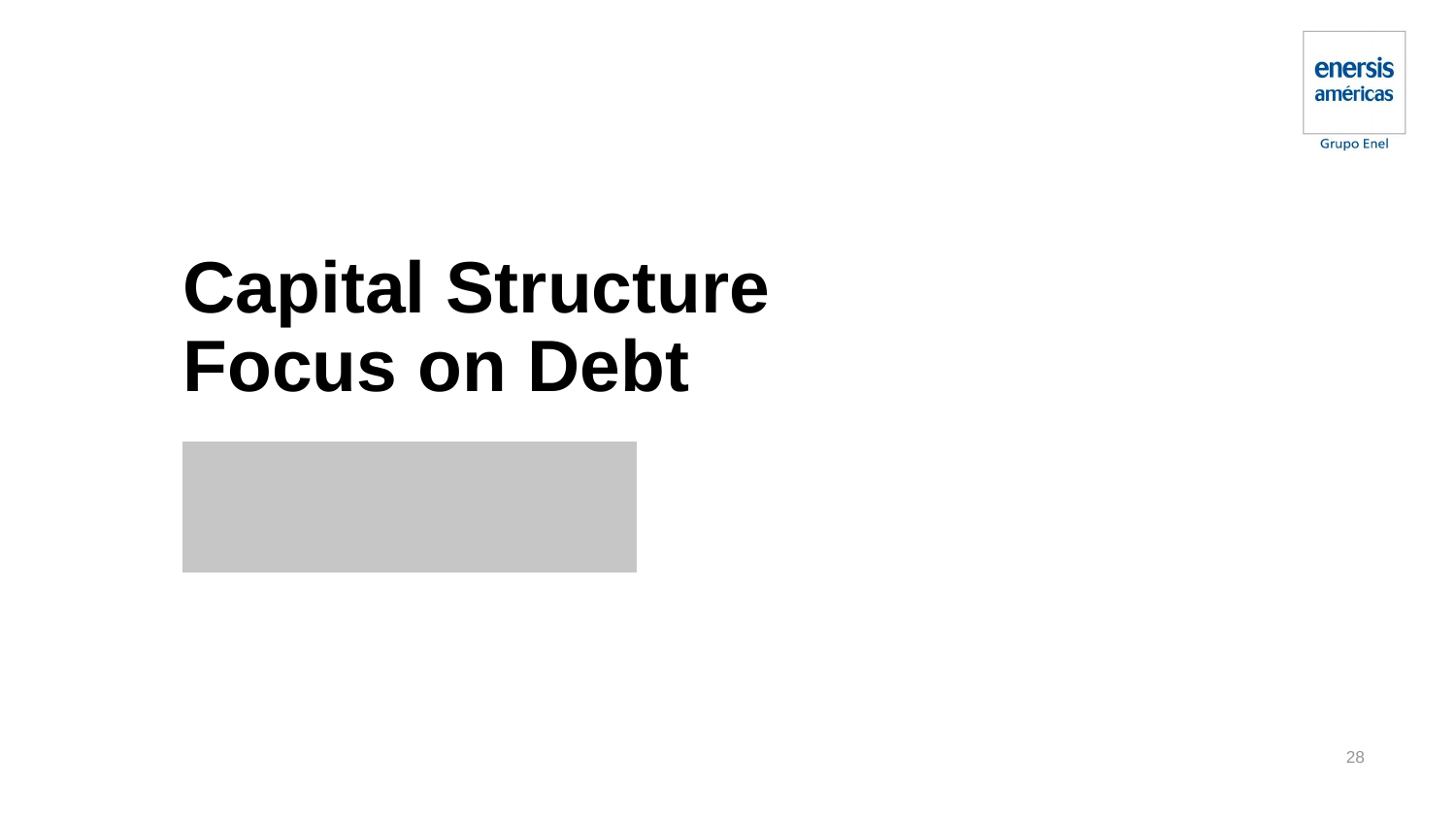**Enersis Américas' debt position allows the company to achieve growth at comfortable margins due to its rigorous financial policies**





**Debt profile as of** 

- Rigorous financial controls in place in each country and business
- Financial autonomy principle
- A potential default in any of our international subsidiaries would have no effect on Enersis Américas' debt contracts
- All projects are executed directly by operating companies and funded with their own cash flow and debt capacity

enersis américas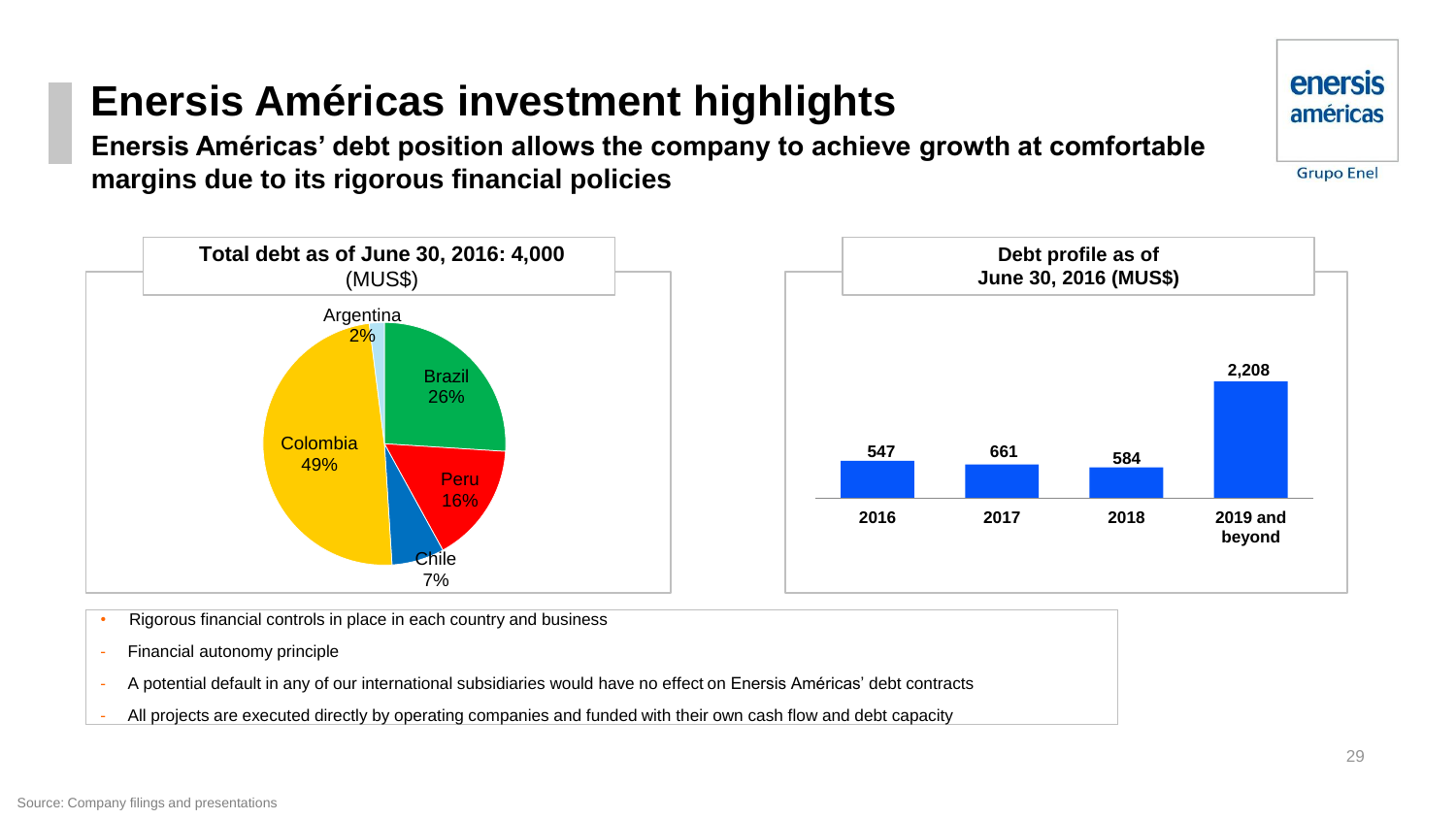**Gross Debt<sup>1</sup> (US\$ mn)**



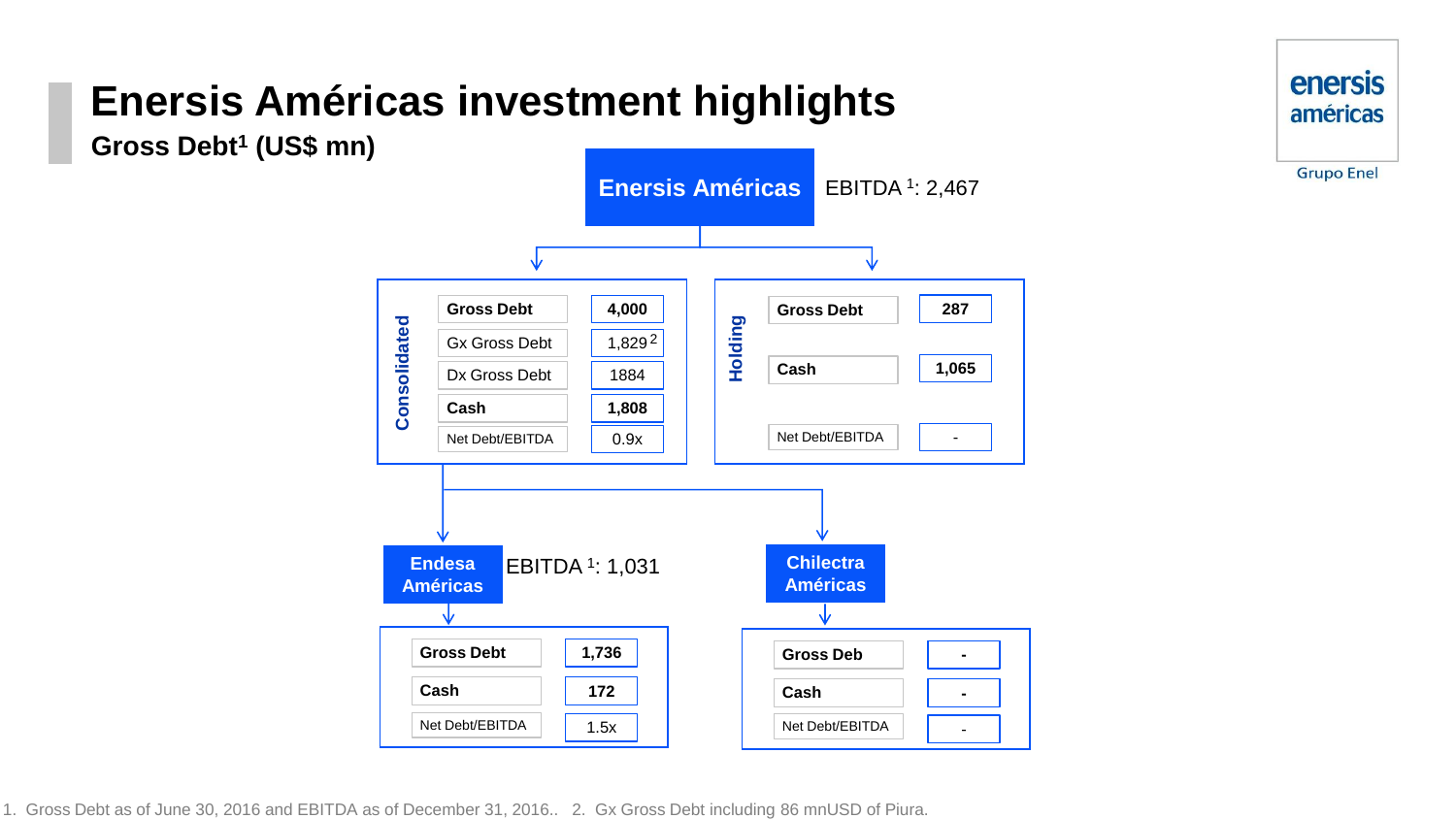**Gross Debt Breakdown<sup>1</sup> (US\$ mn)**





2. Chilean and Argentine pesos represent 2% of Gross Debt.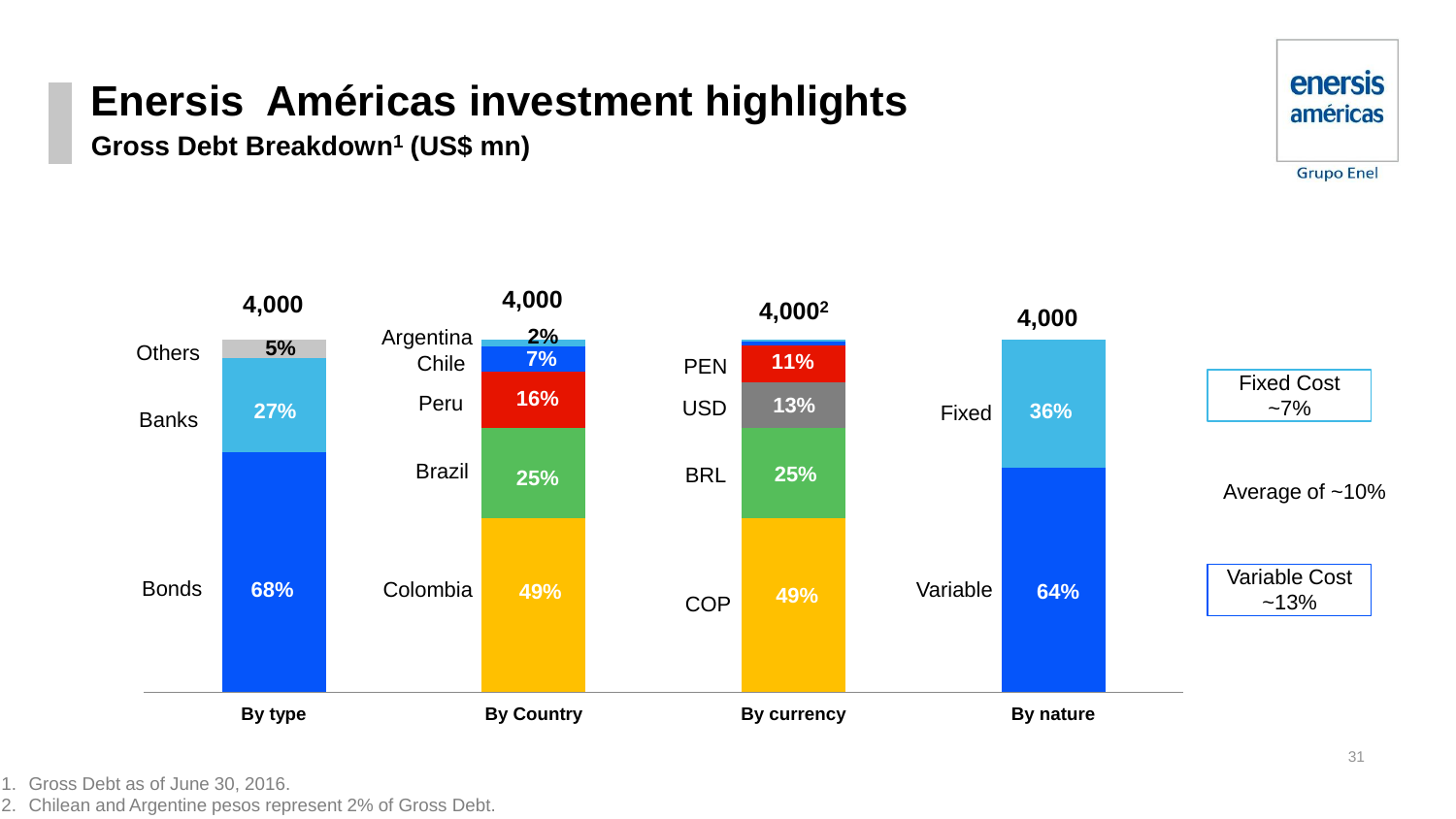**Maximum Leverage Capacity (US\$ Bn)**



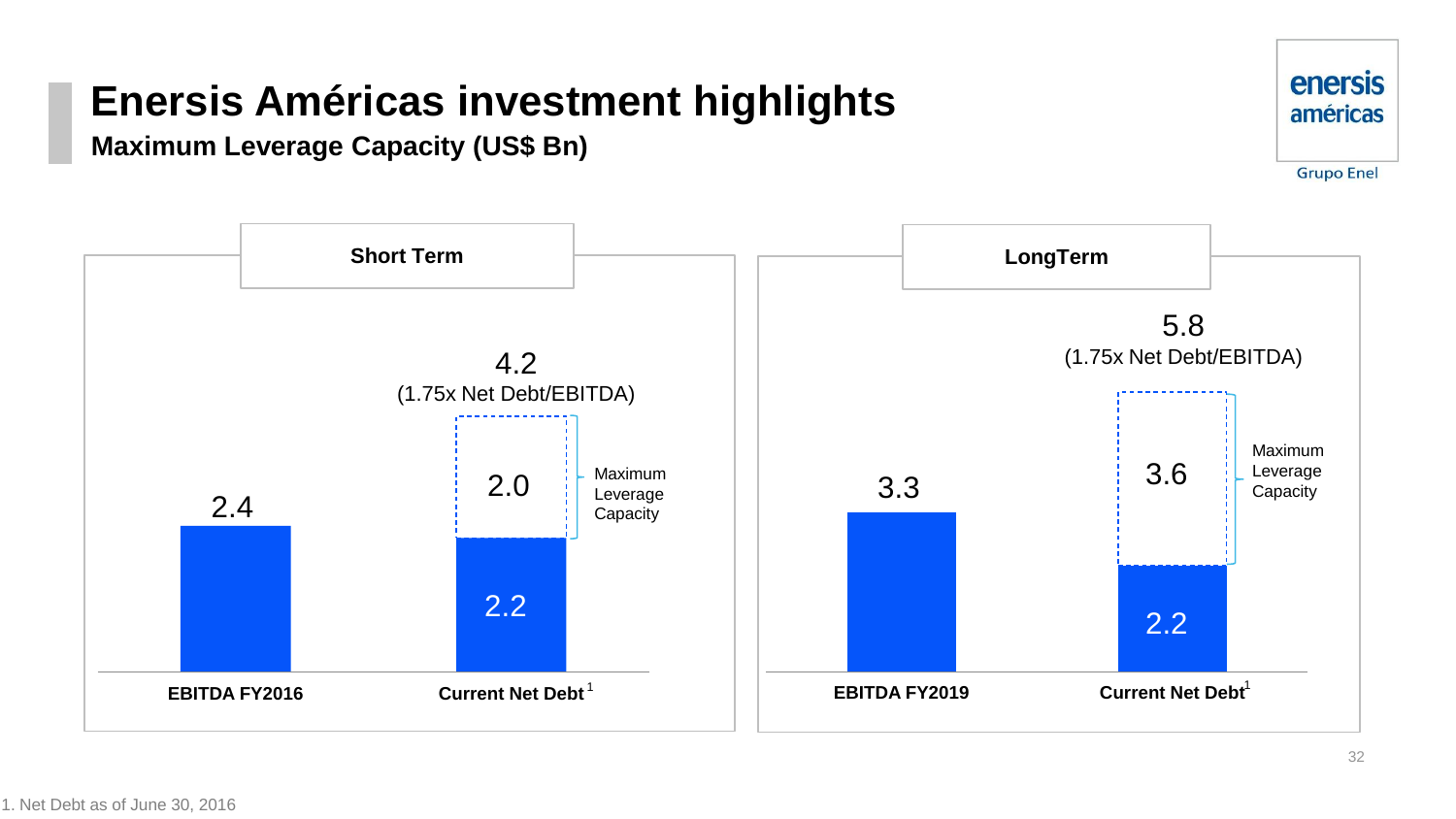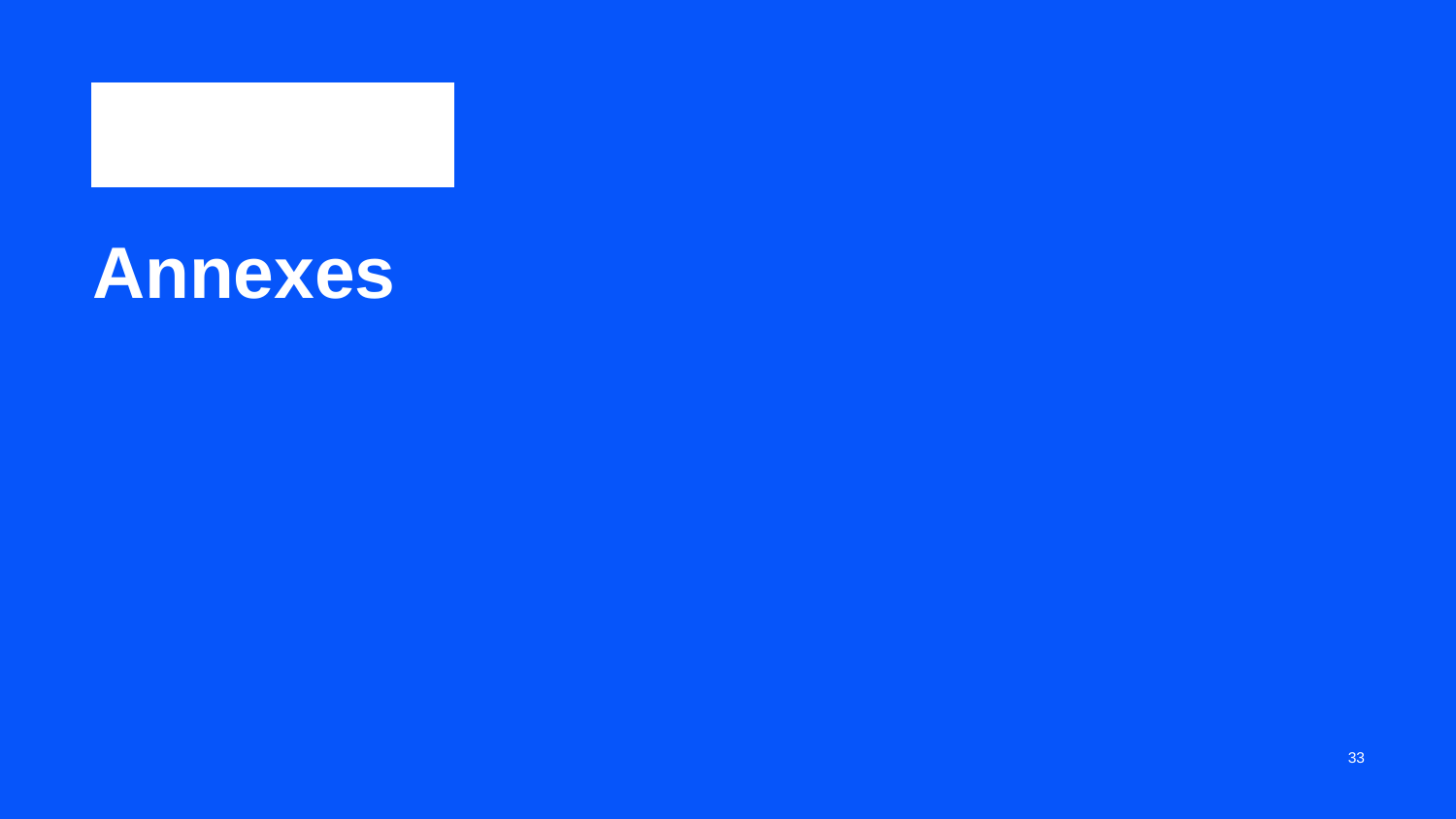**Taking advantage of Enel platform**

Commodities sourcing enel Suppliers management Presence IT synergies **32 countries** Net installed capacity R&D transfer **89 GW**  Energy management **Customers ~61 million** Ancilliary services/businesses development Employees **71,394** Innovation synergies  **2016**

Regulatory experience

### enersis américas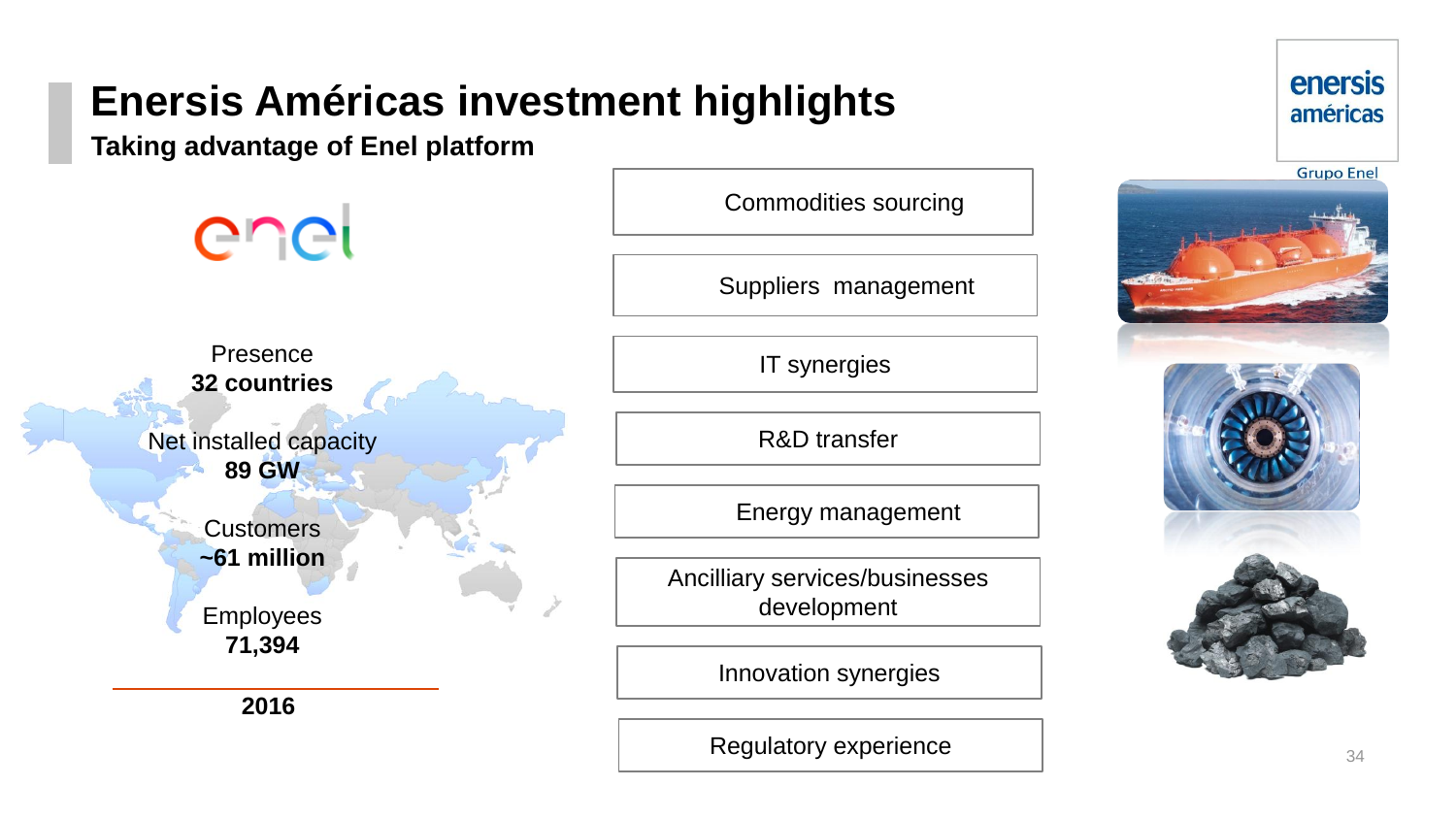### **EV/EBITDA and Dividend Yield**

Enersis Américas and Peers



**Grupo Enel** 

### **Dividend Yield**

### **Enersis Américas EV/EBITDA (US\$ mn)**



Note: Adjusted EBITDA as of December 31, 2015. Dividend Yield, Net Debt and Market Cap as of June 30, 2016. Source: Bloomberg and internal data.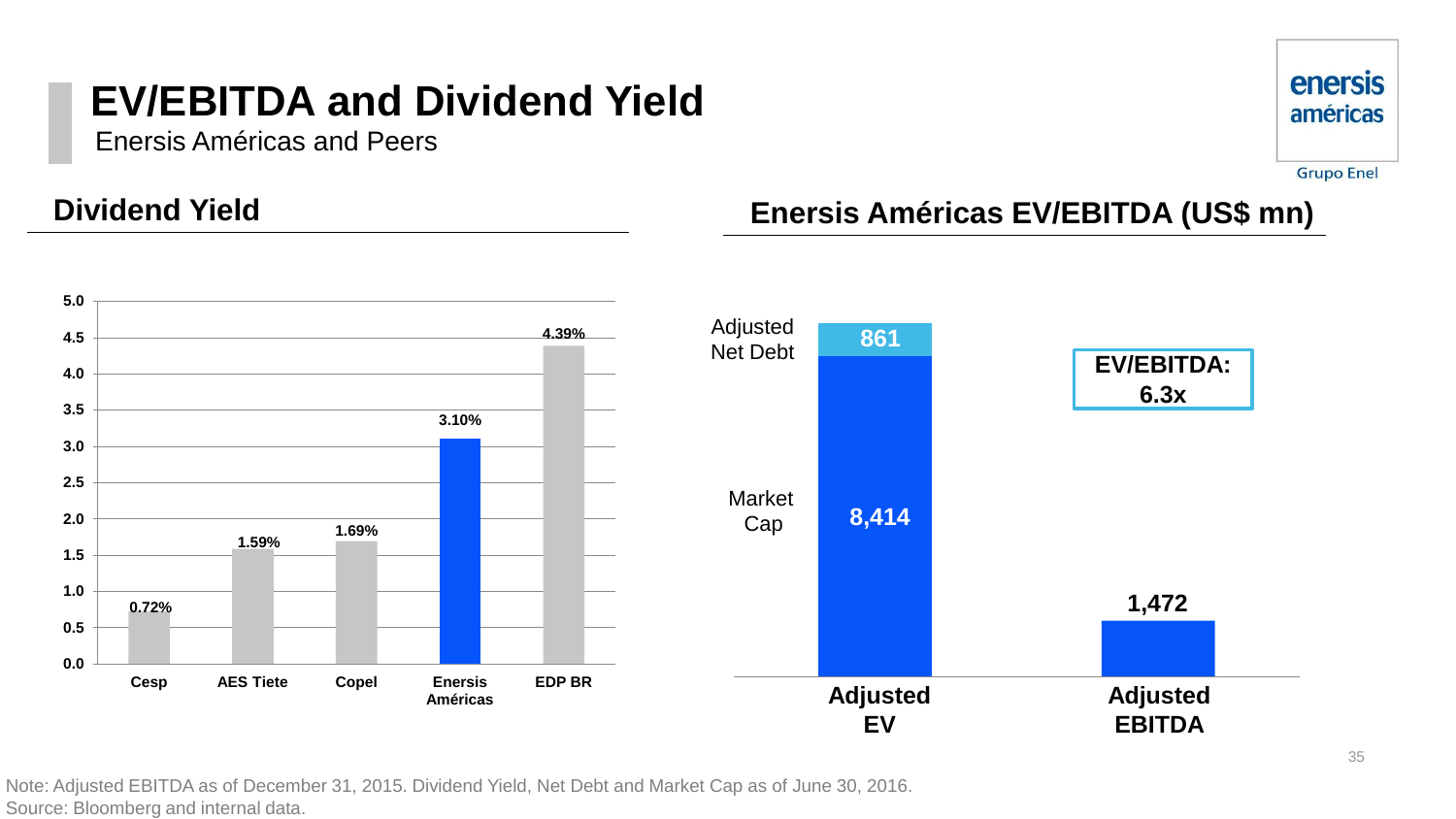### **EV/EBITDA and Dividend Yield**

Enersis Américas and Peers



The size of the circles represents liquidity. Liquidity defined as % of free float on Market cap.

**enersis** américas

I: Electric Integrated industry, G: Electric Generation industry. Values as of June 30, 2016. Source: Bloomberg.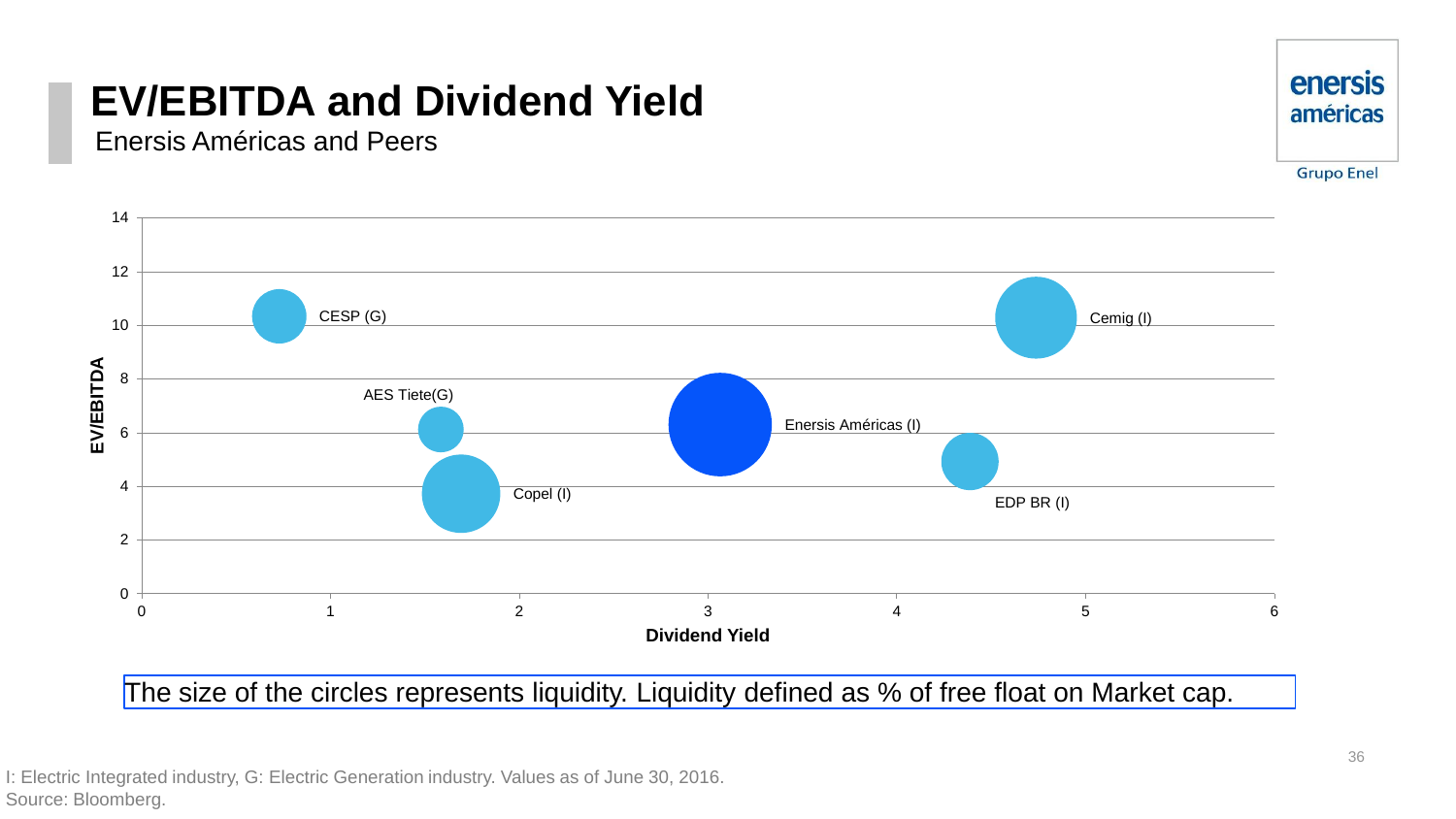Enersis Américas 1H16 Free cash flow (US\$ mn<sup>1</sup>)





1. Comparisons between periods are made using the average USD Fx rate for 1H 2016 equal to 701.43 CLP only for information purposes. Original data is in chilean pesos.

- 2. Effective tax paid during June 2016.
- 3. Gross of contributions and connections fees.
- 4. Net Dividends received by Endesa Chile and Chilectra.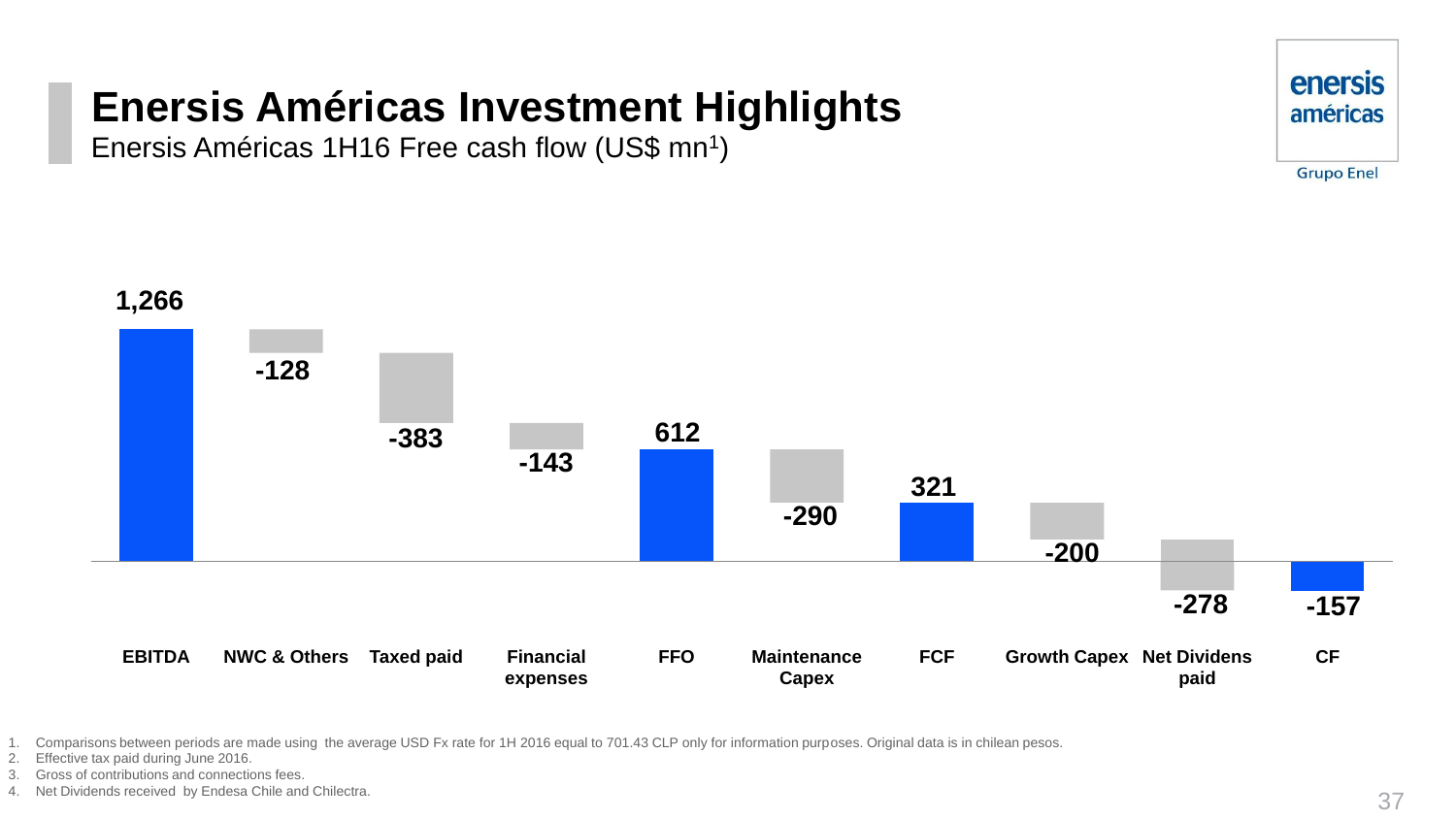### **Board of Directors**

### enersis américas

**Grupo Enel** 

# Non-Independent Directors

**F. de Borja Acha President Lawyer Spanish**



**Enrico Viale Director Hidraulic Engineer Italian**



**José Antonio Vargas Vice President Lawyer Colombian**



**Livio Gallo Director Electronic Engineer Italian**

### Independent Directors



**Hernán Somerville Directors' Committee President Lawyer Chilean**



**Patricio Gómez Sabaini Director Bachelor Business Administration Argentinian**

### Independent Director



**Domingo Cruzat Amunátegui Director Industrial Engineer Chilean**

shareholder

Controlling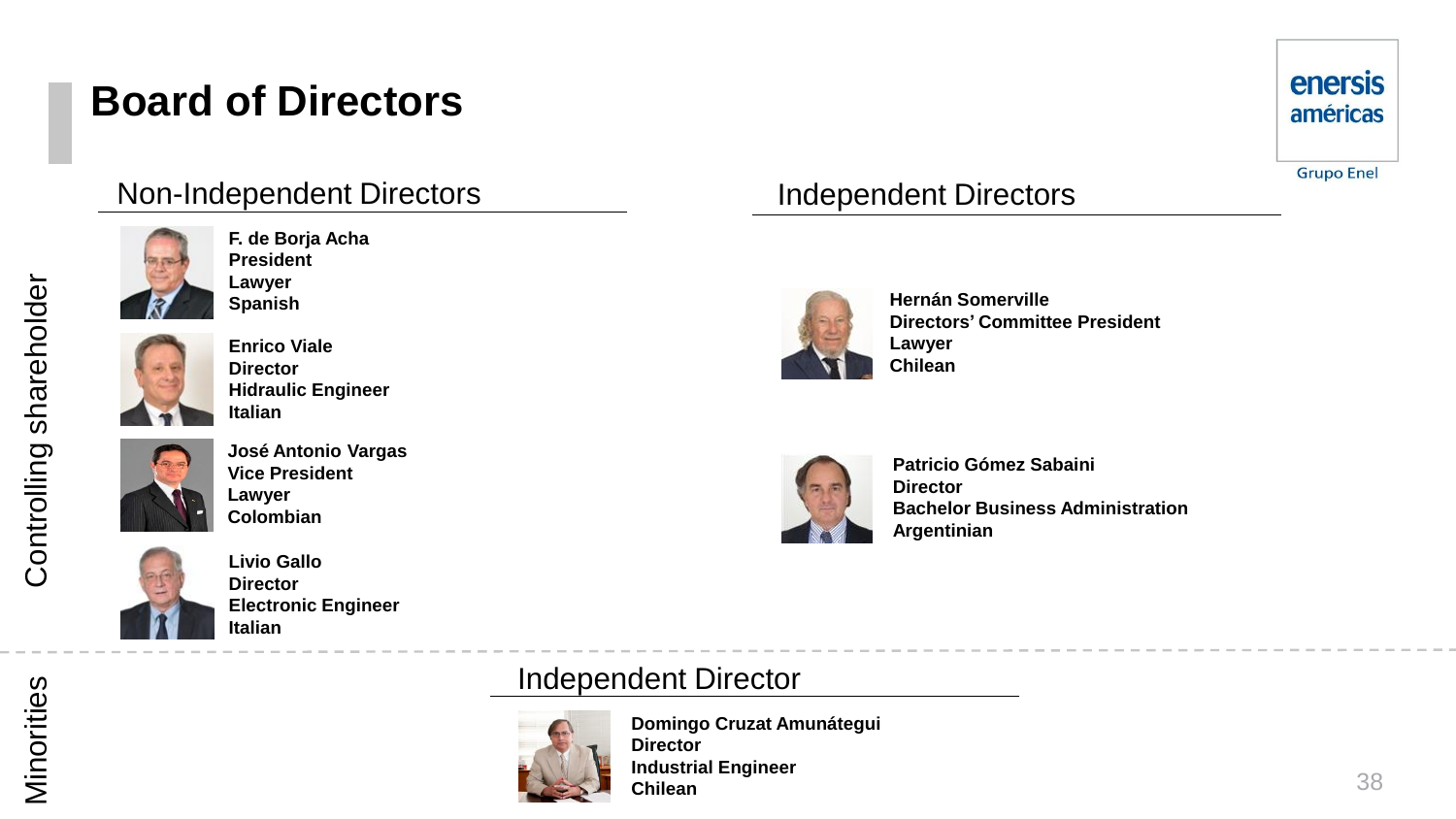### **Installed capacity added in 2015**

### **Colombia**

#### **El Quimbo (400MW)**

- Hydro power plant, located in the Huila Department, **Colombia**
- Utilizes the flow coming from the Magdalena River.
- Estimated: generation of 2,093 GWh/year, Load factor: 60%
- Total CAPEX of US\$ 1,231 million\*.



#### **El Quimbo began commercial operations on November 16, 2015, contributing with 159 GWh in 2015.**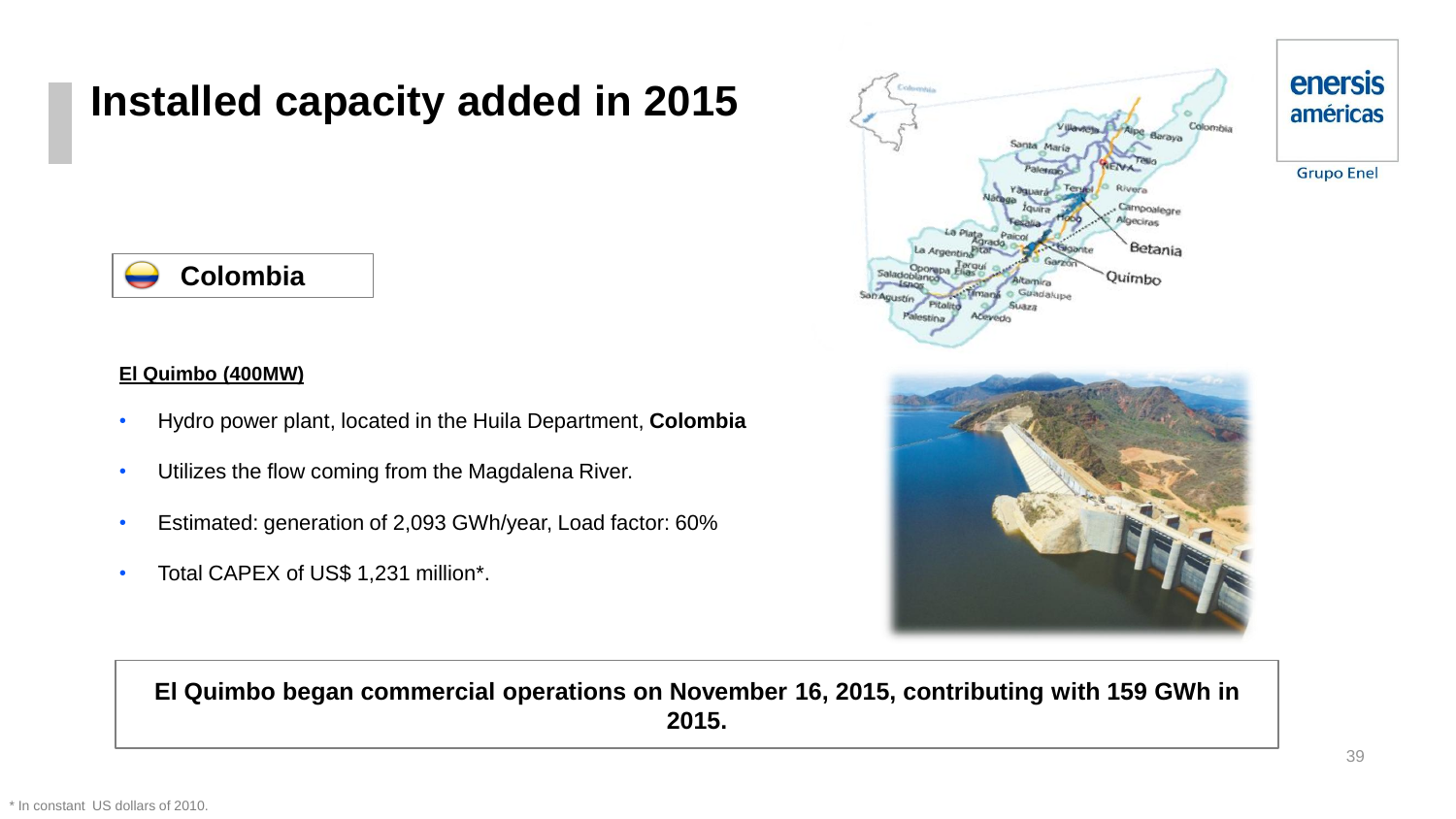**Interconnections in LatAm**